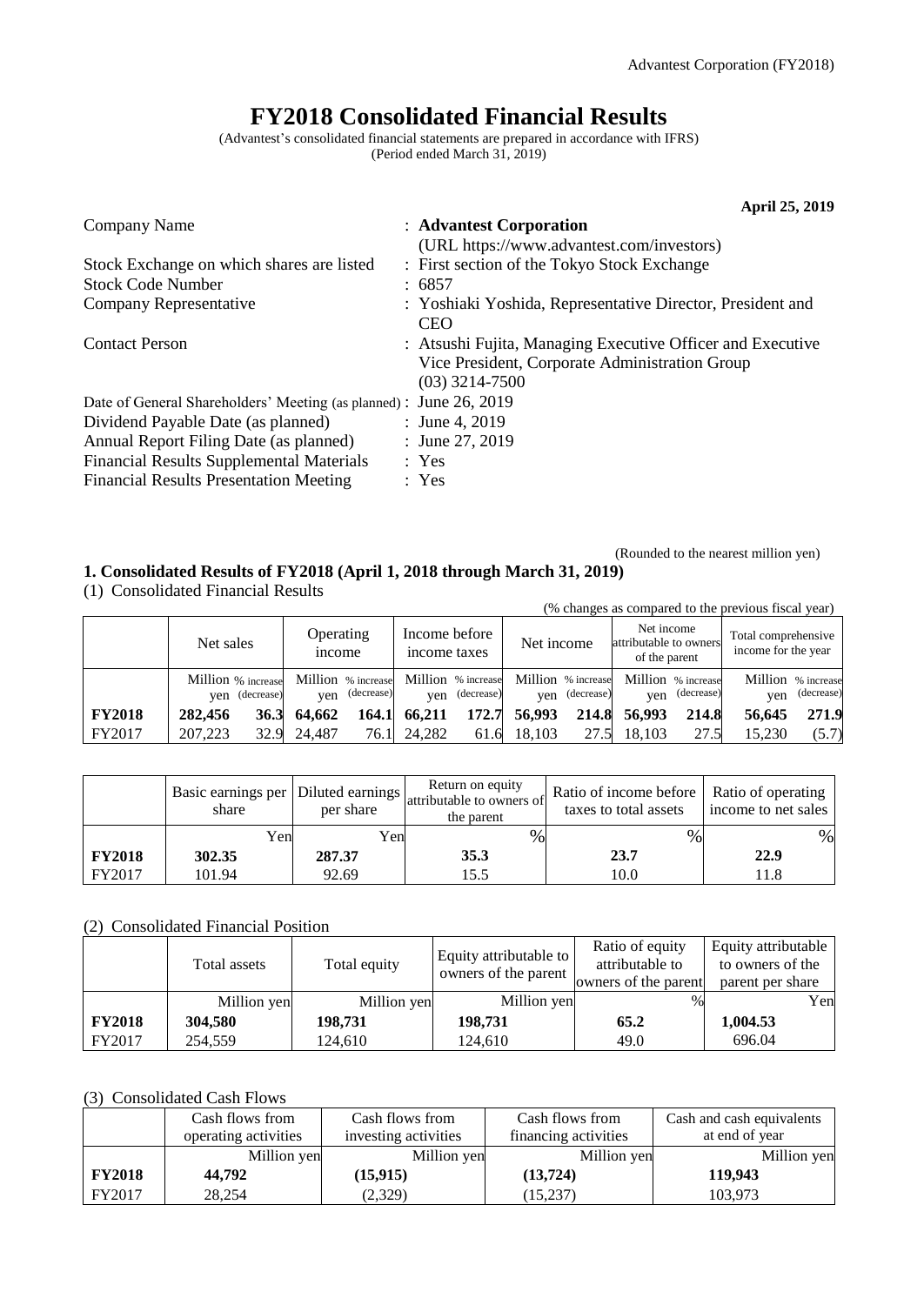### **2. Dividends**

|                      |       |        | Dividend per share                           |          |              |                                    |                                | Cash dividend                                                                   |
|----------------------|-------|--------|----------------------------------------------|----------|--------------|------------------------------------|--------------------------------|---------------------------------------------------------------------------------|
|                      | First | Second | Third<br>quarter end quarter end quarter end | Year end | Annual total | Total<br>dividend paid<br>(annual) | Payout ratio<br>(consolidated) | rate for equity<br>attributable to<br>owners of the<br>parent<br>(consolidated) |
|                      | Yen   | Yen    | Yen                                          | Yen      | Yen          | Million yen                        | $\%$                           | %                                                                               |
| FY2017               |       | 9.00   |                                              | 23.00    | 32.00        | 5,715                              | 31.4                           | 4.9                                                                             |
| FY2018               |       | 50.00  |                                              | 42.00    | 92.00        | 18,022                             | 30.4                           | 10.8                                                                            |
| FY2019<br>(forecast) |       |        |                                              |          |              | N/A                                |                                | N/A                                                                             |

(Note) The dividend forecast for FY2019 hasn't been decided.

## **3. Projected Results for FY2019 (April 1, 2019 through March 31, 2020)**

| (% changes as compared to the previous fiscal year) |           |        |         |                  |                               |        |         |            |         |                                                    |
|-----------------------------------------------------|-----------|--------|---------|------------------|-------------------------------|--------|---------|------------|---------|----------------------------------------------------|
|                                                     | Net sales |        |         | Operating income | Income before<br>income taxes |        |         | Net income |         | Net income attributable<br>to owners of the parent |
|                                                     | Million   | $\%$   | Million | $\frac{0}{0}$    | Million                       | $\%$   | Million | $\%$       | Million | %                                                  |
|                                                     | ven       |        | yen     |                  | ven                           |        | ven     |            | ven     |                                                    |
| FY2019                                              | 230,000   | (18.6) | 30,000  | (53.6)           | 31,000                        | (53.2) | 26,000  | (54.4)     | 26,000  | (54.4)                                             |

### **4. Others**

(1) Material changes in subsidiaries during this period (changes in scope of consolidation resulting from changes in subsidiaries): None

(2) Changes in accounting policies and accounting estimates

- 1) Changes in accounting policies required by IFRS: Yes
- 2) Changes arising from factors other than 1: None
- 3) Changes in accounting estimates: None

For details, please refer to the (5) Notes to the Consolidated Financial Statements (Changes in Accounting Policies), page 12.

- (3) Number of issued and outstanding share (ordinary share):
	- 1) Number of issued and outstanding share at the end of each fiscal period (including treasury share): FY2018 199,566,770 shares; FY2017 199,566,770 shares.
	- 2) Number of treasury share at the end of each fiscal period: FY2018 1,732,515 shares; FY2017 20,539,246 shares.
	- 3) Average number of outstanding share for each period:

FY2018 188,501,951 shares; FY2017 177,580,557 shares.

(Note) Advantest's share (FY2018 272,446 shares, FY2017 - shares), which is being kept as performance share option compensation in trust account, is included in the number of treasury share at the end of each fiscal period. Moreover, the Advantest's share that mentioned above is also included in the treasury share which is deducted during the calculation of average number of outstanding share for each period.

### **(Reference) Non-Consolidated Results of FY2018 (April 1, 2018 through March 31, 2019)**

(1) Non-Consolidated Financial Results

|               |             |                          |                  |                          |                 |                          | (% changes as compared to the previous fiscal year) |                          |
|---------------|-------------|--------------------------|------------------|--------------------------|-----------------|--------------------------|-----------------------------------------------------|--------------------------|
|               | Net sales   |                          | Operating income |                          | Ordinary income |                          | Net income                                          |                          |
|               | Million yen | % increase<br>(decrease) | Million yen      | % increase<br>(decrease) | Million yen     | % increase<br>(decrease) | Million yen                                         | % increase<br>(decrease) |
| <b>FY2018</b> | 261,120     | 43.6                     | 47,500           | 372.3                    | 53,164          | 99.1                     | 48.310                                              | 83.7                     |
| FY2017        | 181,830     | 26.7                     | 10.058           | 118.3                    | 26.709          | .71.1                    | 26,302                                              | 72.6                     |

|               | Net income per share -<br>basic | Net income per share -<br>diluted |  |  |
|---------------|---------------------------------|-----------------------------------|--|--|
|               |                                 |                                   |  |  |
|               | Yen                             | Yen                               |  |  |
| <b>FY2018</b> | 256.28                          | 243.13                            |  |  |
| FY2017        | 148.11                          | 133.57                            |  |  |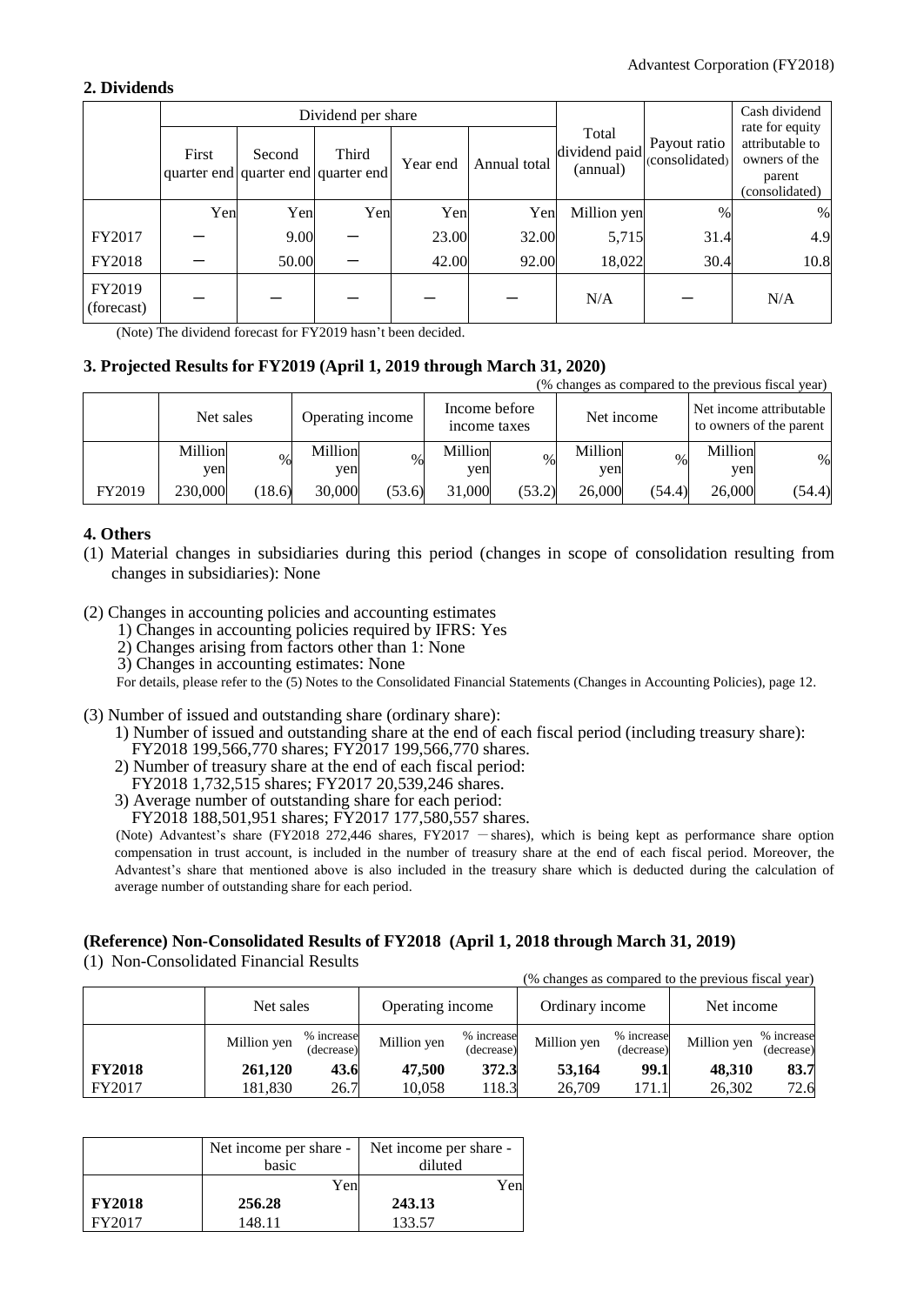(2) Non-Consolidated Financial Position

|               | Total assets | Net assets  | Equity-to-assets ratio | Net assets<br>per share |     |
|---------------|--------------|-------------|------------------------|-------------------------|-----|
|               | Million yen  | Million yen | $\%$                   |                         | Yen |
| <b>FY2018</b> | 329,537      | 220,826     | 66.8                   | 1,112.87                |     |
| FY2017        | 291,126      | 155,528     | 53.2                   | 865.73                  |     |

(Reference) Shareholders' Equity at the end of each fiscal period: FY2018 (Y) 220,164 million; FY2017 (Y) 154,990 million

### **Status of Audit Procedures**

This consolidated financial results report is not subject to audit procedures by independent auditors.

### **Explanation on the Appropriate Use of Future Earnings Projections and Other Special Instructions**

This document contains "forward-looking statements" that are based on Advantest's current expectations, estimates and projections. These forward-looking statements are subject to known and unknown risks, uncertainties and other factors that may cause Advantest's actual results, levels of activities, performance or achievements to be materially different from those expressed or implied by such forward-looking statements. These factors include: (i) changes in demand for the products and services produced and offered by Advantest's customers, including semiconductors, communications services and electronic goods; (ii) circumstances relating to Advantest's investment in technology, including its ability to timely develop products that meet the changing needs of semiconductor manufacturers, communications network equipment and components makers and service providers; (iii) significant changes in the competitive environment in the major markets where Advantest purchases materials, components and supplies for the production of its products or where its products are produced, distributed or sold; and (iv) changes in economic conditions, currency exchange rates or political stability in the major markets where Advantest procures materials, components and supplies for the production of its principal products or where its products are produced, distributed or sold.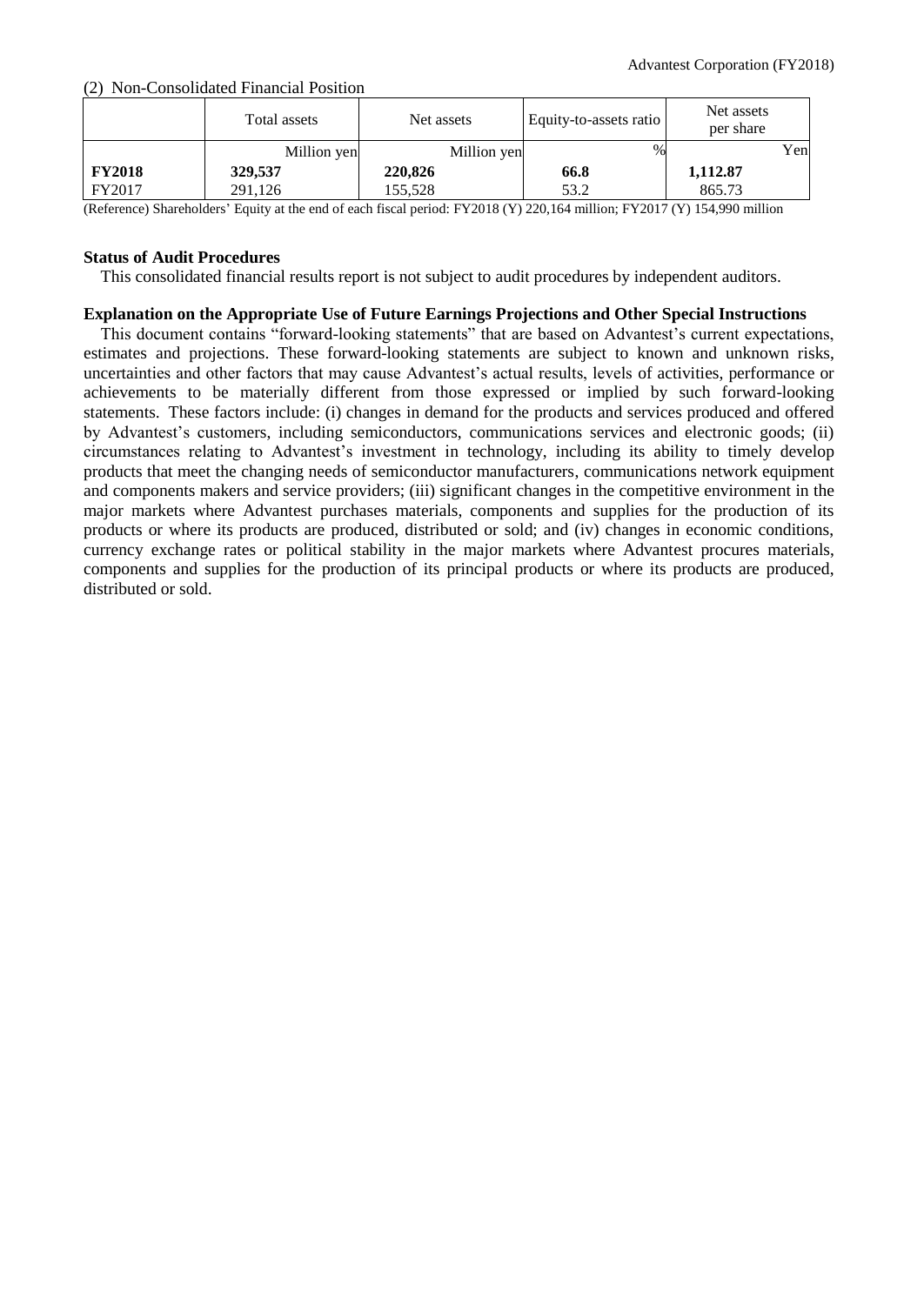# **Contents**

|    |                                                                                          | P. 2  |
|----|------------------------------------------------------------------------------------------|-------|
|    |                                                                                          | P. 2  |
|    | (2) Overview of Financial Condition for FY2018 ·································         | P. 4  |
|    |                                                                                          | P. 4  |
|    |                                                                                          | P. 5  |
| 2. | Basic Approach to the Selection of Accounting Standards                                  | P. 5  |
| 3. | Consolidated Financial Statements and Main Notes ·······························         | P. 6  |
|    | (1) Consolidated Statement of Financial Position ·······························         | P. 6  |
|    | (2) Consolidated Statement of Profit or Loss and Consolidated Statement of Comprehensive |       |
|    |                                                                                          | P. 8  |
|    | (3) Consolidated Statement of Changes in Equity                                          | P. 10 |
|    |                                                                                          | P. 11 |
|    |                                                                                          | P. 12 |
|    |                                                                                          | P. 12 |
|    |                                                                                          | P. 12 |
|    |                                                                                          | P. 13 |
|    |                                                                                          |       |
|    |                                                                                          | P. 14 |
|    |                                                                                          |       |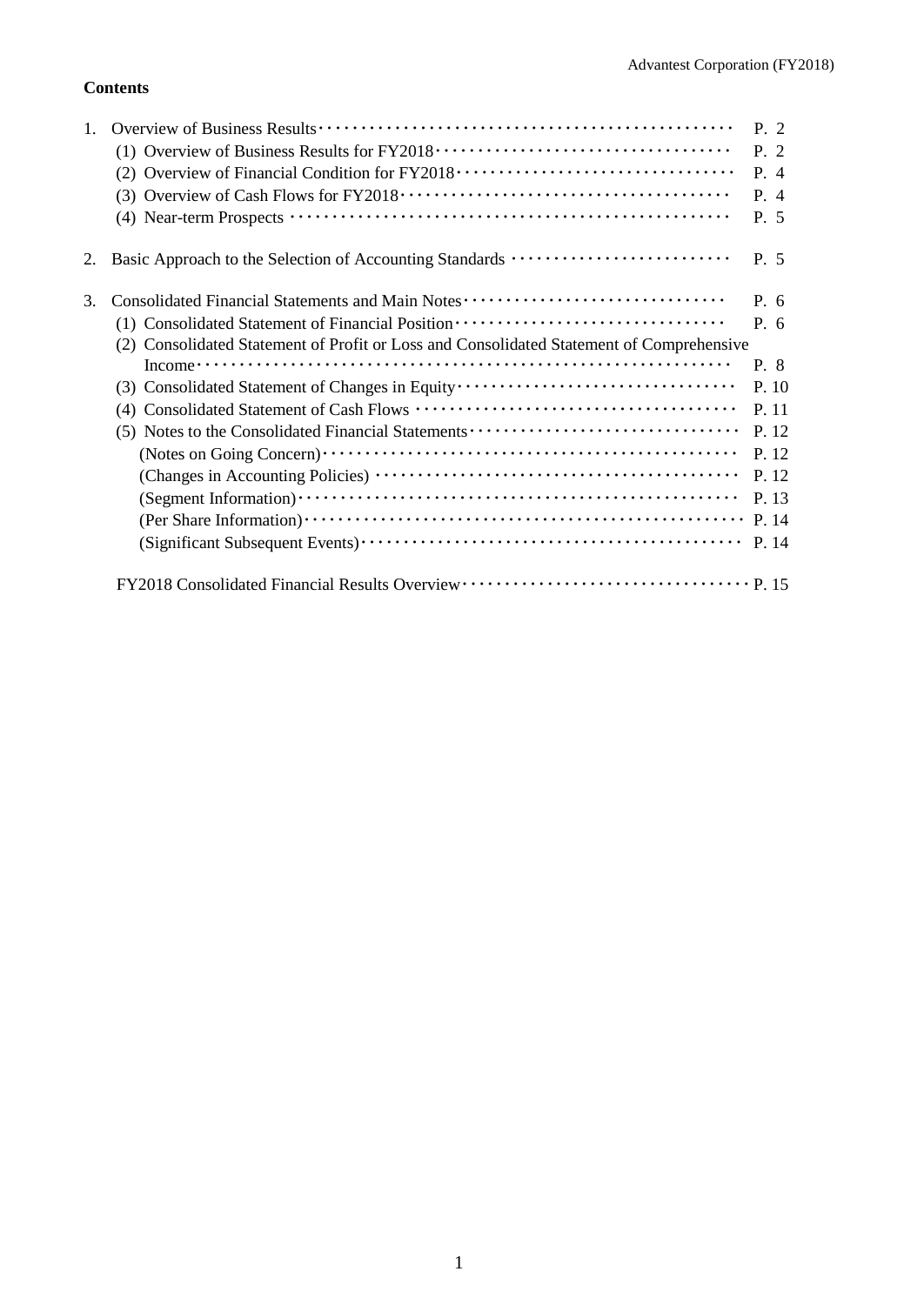## 1. Overview of Business Results

(1) Overview of Business Results for FY2018

## 1) Consolidated Financial Results of FY2018 (April 1, 2018 through March 31, 2019)

|                            |        |        | (in billion yen)                                                  |
|----------------------------|--------|--------|-------------------------------------------------------------------|
|                            | FY2017 | FY2018 | As compared to the<br>previous fiscal year<br>increase (decrease) |
| Orders received            | 247.8  | 275.2  | 11.1%                                                             |
| Net sales                  | 207.2  | 282.5  | 36.3%                                                             |
| Operating income           | 24.5   | 64.7   | 2.6 times                                                         |
| Income before income taxes | 24.3   | 66.2   | 2.7 times                                                         |
| Net income                 | 18.1   | 57.0   | 3.1 times                                                         |

During Advantest's FY2018, the global economy has continued to maintain its growth trajectory overall mainly due to steady economic growth in the United States. Nevertheless, concerns about the future of the global economy have grown since the autumn of 2018 mainly due to the expansion of protectionist trade policies and the slowdown in growth in China.

Amid these trends in the global economy, the sense of a slowdown in data center investment and in the smartphone market, that have led growth in semiconductors and related industries for the last few years, has intensified. As a result, a slackness in supply and demand across the entire semiconductor market has become clearly evident with major semiconductor manufacturers cutting back on their capital investment plans and moving towards substantial inventory adjustments since the second half of 2018. On the other hand, demand for performance improvements in electronic devices such as data servers, smartphones, displays, and car electronics has remained steady, promoting improved performance and an increase in quantity of semiconductors, which are incorporated into such electronic devices. Semiconductor manufacturers have responded by making active efforts to strengthen their testing capabilities for handling more complex testing and enhancing the reliability of semiconductors, which is directly related to improved performance of the end products. As a result, the demand for semiconductor test equipment has remained robust.

In this business environment, Advantest expanded its market share by demonstrating its strength as a manufacturer with the most comprehensive product portfolio in the semiconductor test equipment industry and capturing demand for new products from a broad range of customers.

As a result, orders received were (Y) 275.2 billion (11.1% increase in comparison to the previous fiscal year), net sales were (Y) 282.5 billion (36.3% increase in comparison to the previous fiscal year), operating income was (Y) 64.7 billion (2.6 times increase in comparison to the previous fiscal year), income before income taxes was (Y) 66.2 billion (2.7 times increase in comparison to the previous fiscal year), and net income was (Y) 57.0 billion (3.1 times increase in comparison to the previous fiscal year), representing an increase in profit year on year. The average currency exchange rates in the current fiscal year were 1 USD to 110 JPY (111 JPY in the previous fiscal year) and 1 EUR to 129 JPY (129 JPY in the previous fiscal year). The percentage of net sales to overseas customers was 94.7% (93.2% in the previous fiscal year). The operating income for the current consolidated fiscal year includes a one-off profit of (Y) 3.5 billion including (Y) 2.5 billion associated with the transfer of a portion of the defined benefit pension plan for the employees of Advantest Corporation and its subsidiaries in Japan to a defined contribution pension plan.

Conditions of business segments are described below.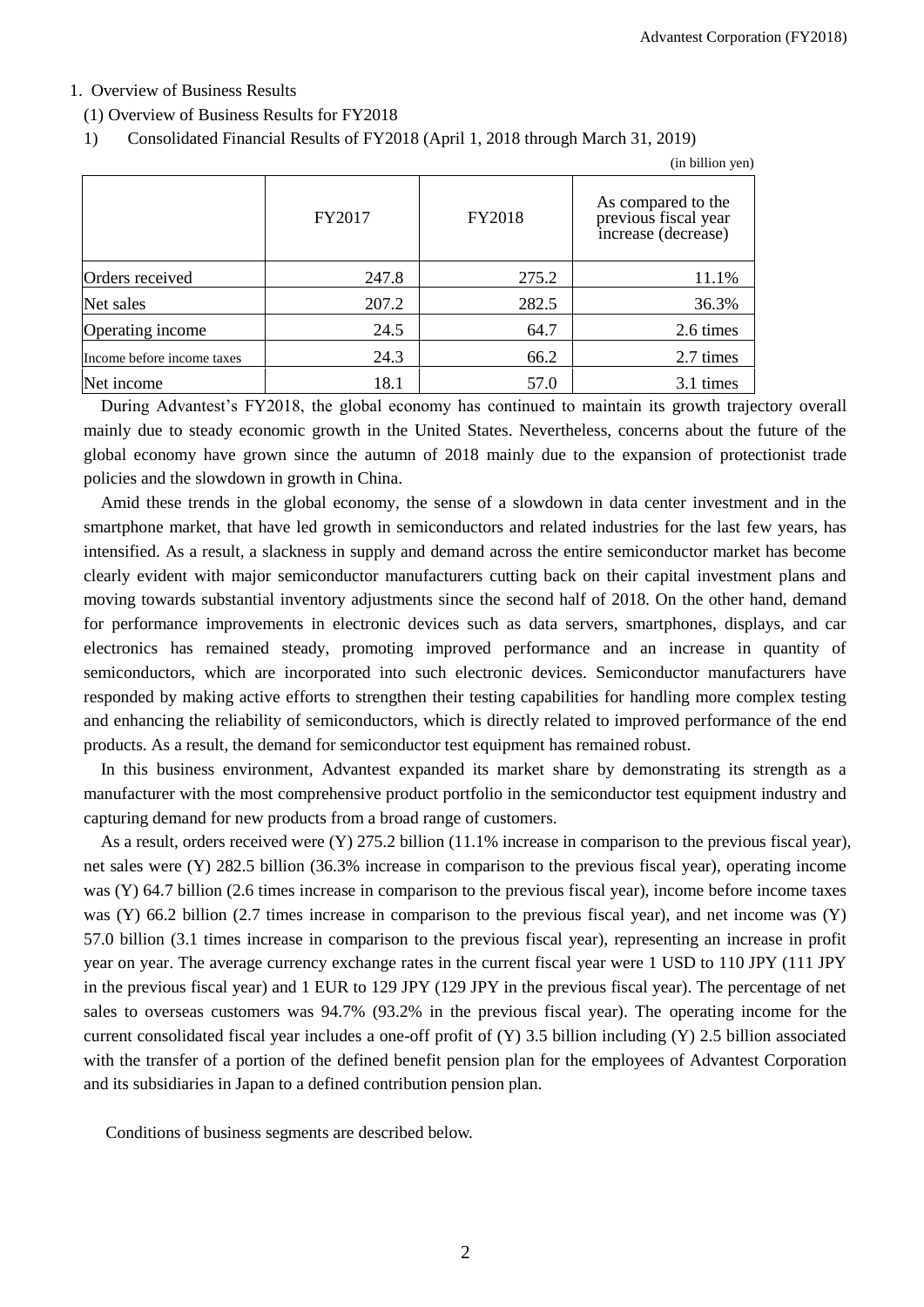(in billion yen)

|                 |        |        | (in billion yen)                                                  |
|-----------------|--------|--------|-------------------------------------------------------------------|
|                 | FY2017 | FY2018 | As compared to the<br>previous fiscal year<br>increase (decrease) |
| Orders received | 169.7  | 206.8  | 21.8%                                                             |
| Net sales       | 140.9  | 211.7  | 50.2%                                                             |
| Segment income  | 28.9   | 65.1   | 2.2 times                                                         |

<Semiconductor and Component Test System Segment>

In this segment, demand for SoC test systems remained at a high level due to progress in performance improvement of application processors, which are key components for smartphones, and the trend towards enhanced testing capabilities in line with improvements in the functionality of display driver ICs including touch sensor integration. As a result, both orders received and sales significantly outperformed results of the previous fiscal year. In the memory test business, although orders received declined from the third quarter onwards due to inventory adjustments for memory semiconductors, sales increased year on year, supported by progress in increasing capacity of DRAM and NAND flash memory.

As a result of the above, orders received were (Y) 206.8 billion (21.8% increase in comparison to the previous fiscal year), net sales were (Y) 211.7 billion (50.2% increase in comparison to the previous fiscal year), and segment income was (Y) 65.1 billion (2.2 times increase in comparison to the previous fiscal year).

 $\langle$  Mechatronics System Segment $\langle$ 

|                 |        |        | (in billion yen)                                                  |
|-----------------|--------|--------|-------------------------------------------------------------------|
|                 | FY2017 | FY2018 | As compared to the<br>previous fiscal year<br>increase (decrease) |
| Orders received | 44.0   | 37.7   | $(14.2\%)$                                                        |
| Net sales       | 35.9   | 39.2   | 9.3%                                                              |
| Segment income  | (2.7)  | (0.7)  |                                                                   |

In this segment, sales of device interface products, which are closely linked to our memory test business, were strong, buoyed by a high level of investment in test equipment by memory semiconductor manufacturers. Orders received were lower year on year due to the impact of inventory adjustments as memory semiconductor manufacturers strengthened their stance on reducing investment from the third quarter onwards.

As a result of the above, orders received were (Y) 37.7 billion (14.2% decrease in comparison to the previous fiscal year), net sales were (Y) 39.2 billion (9.3% increase in comparison to the previous fiscal year), and segment loss was (Y) 0.7 billion ((Y) 2.0 billion improvement in comparison to the previous fiscal year).

<Services, Support and Others Segment>

|                 |        |        | $(in$ billion yen $)$                                             |
|-----------------|--------|--------|-------------------------------------------------------------------|
|                 | FY2017 | FY2018 | As compared to the<br>previous fiscal year<br>increase (decrease) |
| Orders received | 34.1   | 30.7   | $(10.0\%)$                                                        |
| Net sales       | 30.5   | 31.5   | 3.4%                                                              |
| Segment income  | 4.2    | 4.2    | 1.1%                                                              |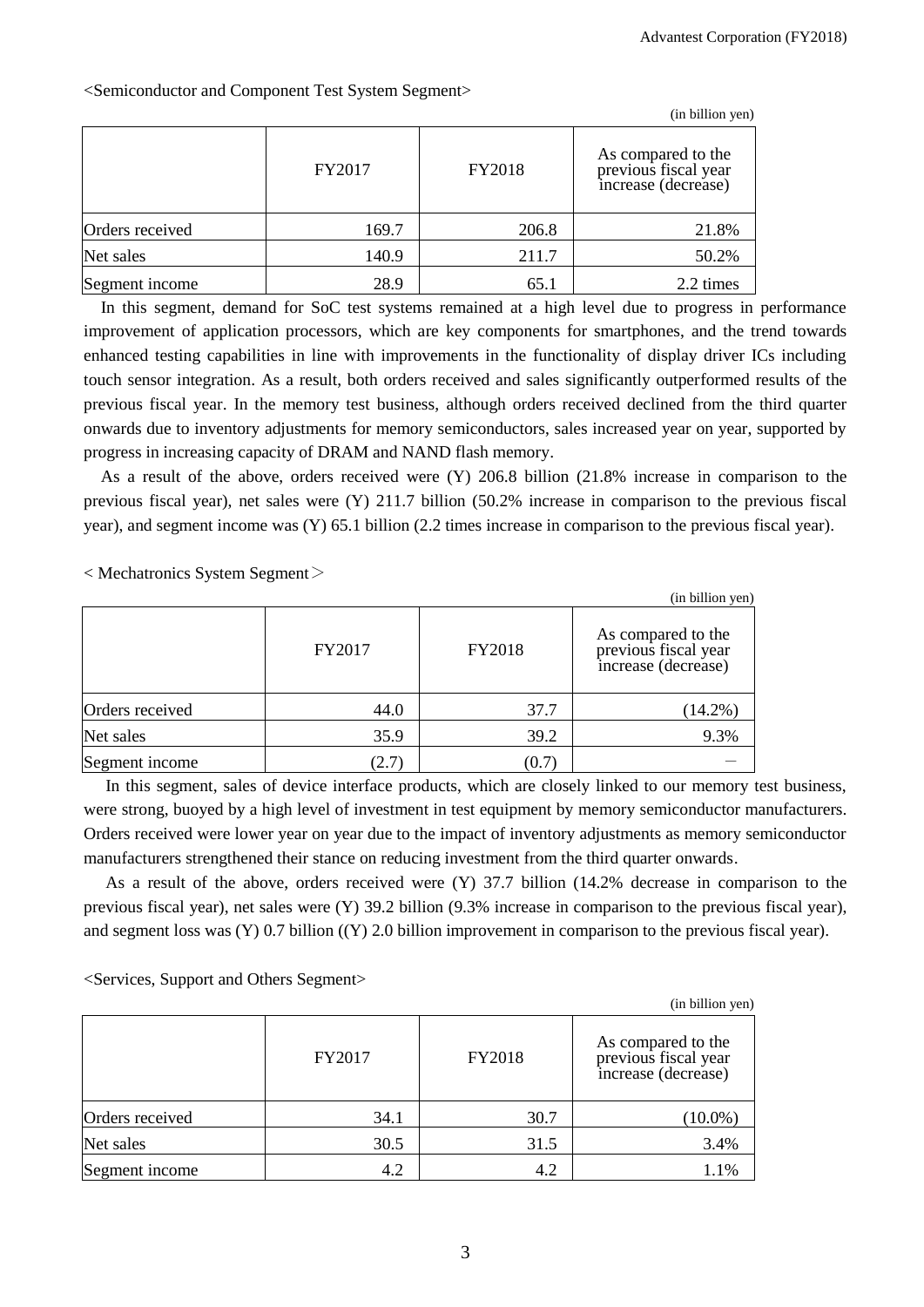Despite the trend towards inventory adjustments in the semiconductor market, semiconductor manufacturers maintained production at a high level resulting demand for our maintenance services remained stable. On the other hand, the SSD test system business saw a slowdown in orders due to stagnation in data center investment.

As a result of the above, orders received were (Y) 30.7 billion (10.0% decrease in comparison to the previous fiscal year), net sales were (Y) 31.5 billion (3.4% increase in comparison to the previous fiscal year), and segment income was (Y) 4.2 billion (1.1% increase in comparison to the previous fiscal year).

#### 2) Overview of Non-Consolidated Financial Results for FY2018

During FY2018, due to the needs for higher performance of semiconductors and reliability assurance, demand for semiconductor test equipment remained at high level. As a result, net sales were (Y) 261.1 billion (43.6% increase in comparison to the previous fiscal year), operating income was (Y) 47.5 billion (4.7 times increase in comparison to the previous fiscal year). As a result of dividend income from subsidiaries, ordinary income was (Y) 53.2 billion (99.1% increase in comparison to the previous fiscal year). Net income was (Y) 48.3 billion (83.7% increase in comparison to the previous fiscal year).

### (2) Overview of Financial Condition for FY2018

Total assets at the end of FY2018 were (Y) 304.6 billion, an increase of (Y) 50.0 billion compared to the previous fiscal year, primarily due to an increase of (Y) 16.0 billion in cash and cash equivalents, (Y) 13.9 billion in trade and other receivables and (Y) 10.8 billion in goodwill and intangible assets. The total liabilities were (Y) 105.8 billion, a decrease of (Y) 24.1 billion compared to the previous fiscal year, primarily due to a decrease of (Y) 29.9 billion in corporate bonds upon conversion to shares, offset by an increase of (Y) 4.4 billion in income tax payables. Total equity was (Y) 198.7 billion. Ratio of equity attributable to owners of the parent was 65.2%, an increase of 16.2 percentage points from March 31, 2018, primarily due to a decrease of (Y) 70.0 billion in treasury shares upon conversion of corporate bonds.

### (3) Overview of Cash Flows for FY2018

Cash and cash equivalents held at the end of FY2018 were (Y) 119.9 billion, an increase of (Y) 16.0 billion from the previous fiscal year.

Significant cash flows during this fiscal year and details are described below.

Net cash provided by operating activities was (Y) 44.8 billion (net cash inflow of (Y) 28.3 billion in the previous fiscal year). This amount was primarily attributable to an increase of (Y) 14.1 billion in trade and other receivables, an increase of (Y) 6.9 billion in inventories and adjustments of non-cash items such as depreciation and amortization in addition to the income before income taxes of (Y) 66.2 billion.

Net cash used in investing activities was  $(Y)$  15.9 billion (net cash outflow of  $(Y)$ ) 2.3 billion in the previous fiscal year). This amount was primarily attributable to payments for acquisition of business in the amount of (Y) 11.1 billion and purchases of property, plant and equipment in the amount of (Y) 5.9 billion.

Net cash used in financing activities was (Y) 13.7 billion (net cash outflow of (Y) 15.2 billion in the previous fiscal year). This amount was primarily attributable to dividends paid of (Y) 13.8 billion.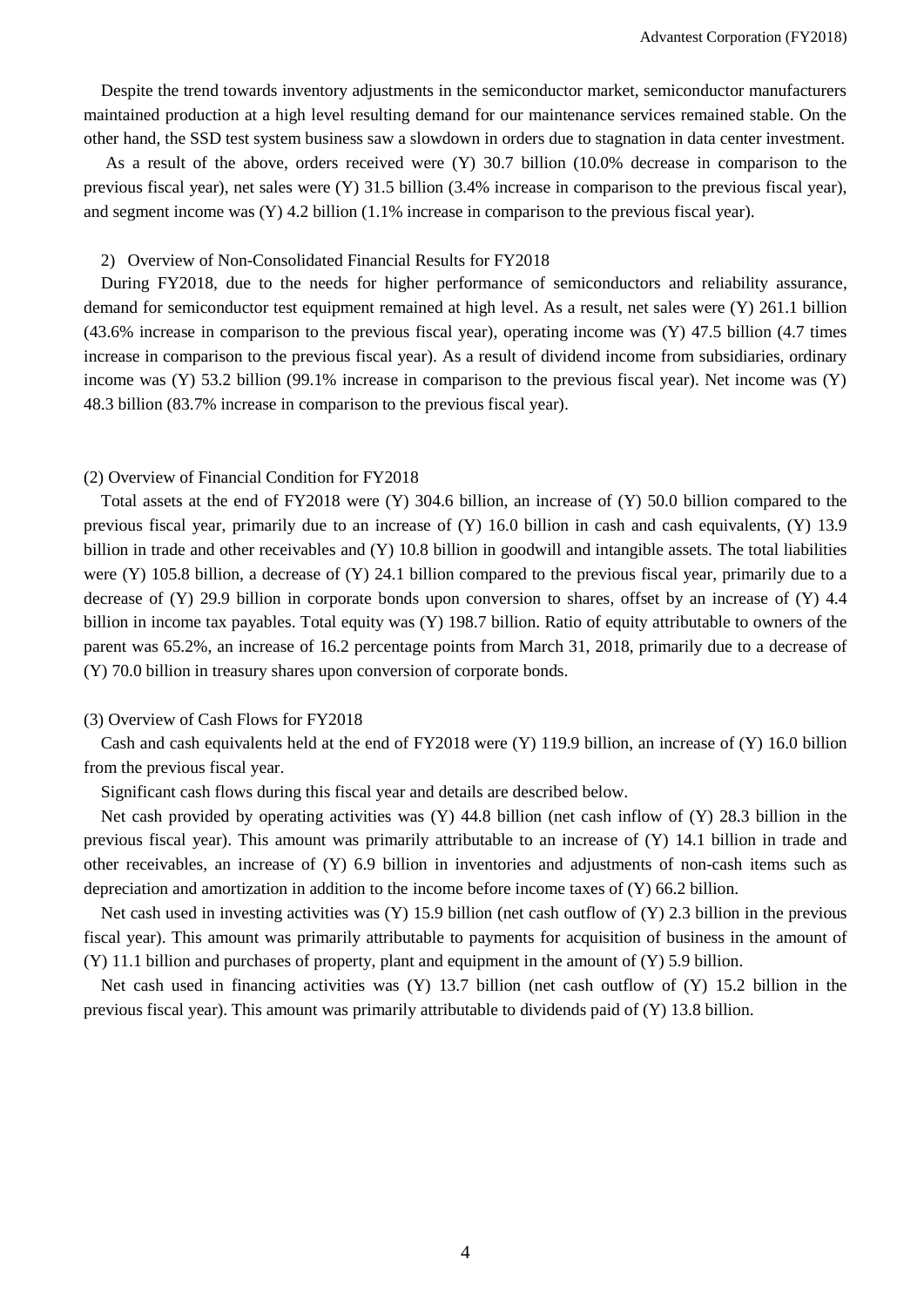(4) Near-term Prospects

In FY2019, amid the heightened sense of a slowdown and uncertainty in the global economy, semiconductor manufacturers are expected to continue to adjust their inventories for the time being and, therefore, we anticipate a year-on-year contraction in the semiconductor tester market in 2019.

Nevertheless, the current slowdown in demand still does not change our long-term market forecast. We believe that the market for semiconductor test equipment will grow over the medium to long term as the semiconductor market expands, despite repeated short-term fluctuations in demand. A recent trend that drove business results in FY2018, namely, the growing social demand for greater performance and higher reliability of semiconductors, has emphasized the importance of semiconductor testing. No change in the demand structure of the semiconductor test equipment market is evident at present. Based on this structure, the market for semiconductor test equipment is expected to enter a growth trajectory again from 2020, triggered by the expansion of commercial 5G communication services.

While the current business environment is difficult, based on the long-term outlook, we will adhere to the goals set forth in "Grand Design," our Long-term Management Policy and our Mid-term Plan launched in FY2018. To achieve these goals, we will work on establishing and maintaining a foundation for growth, improving periodic profitability and using capital efficiently.

Based on the outlook for each of our business segments, growth investment plans based on the medium- to long-term business outlook, and foreign exchange conditions, our forecast for FY2019 consolidated results calls for orders received of (Y) 230.0 billion, net sales of (Y) 230.0 billion, operating income of (Y) 30.0 billion, income before income taxes of (Y) 31.0 billion and net income of (Y) 26.0 billion. Our forecast assumes the exchange rates of 1 USD to 110 JPY and 1 EUR to 130 JPY.

### 2. Basic Approach to the Selection of Accounting Standards

Advantest adopted International Financial Reporting Standards ("IFRS") for the improvement of international comparability of its financial information in the capital markets as well as homogenization and efficiency of its financial information of its group companies.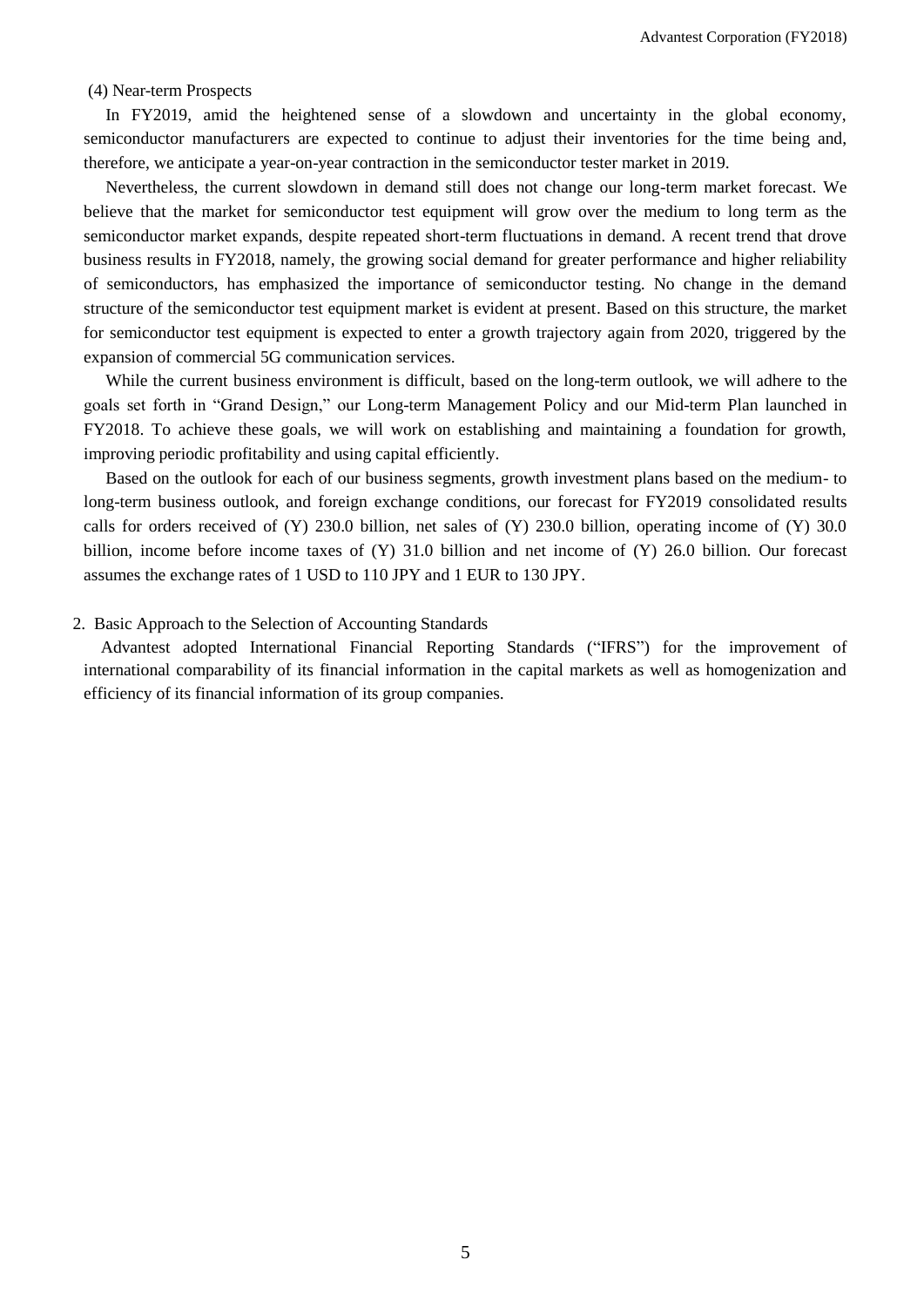## 3. Consolidated Financial Statements and Main Notes

(1) Consolidated Statement of Financial Position

|                                     |                | Millions of Yen |
|-------------------------------------|----------------|-----------------|
|                                     | As of          | As of           |
|                                     | March 31, 2018 | March 31, 2019  |
| Assets                              |                |                 |
| Current assets                      |                |                 |
| Cash and cash equivalents           | 103,973        | 119,943         |
| Trade and other receivables         | 37,929         | 51,786          |
| Inventories                         | 49,627         | 57,099          |
| Other current assets                | 4,784          | 4,423           |
| Subtotal                            | 196,313        | 233,251         |
| Assets held for sale                | 830            |                 |
| Total current assets                | 197,143        | 233,251         |
| Non-current assets                  |                |                 |
| Property, plant and equipment, net  | 29,232         | 30,786          |
| Goodwill and intangible assets, net | 15,287         | 26,119          |
| Other financial assets              | 2,414          | 2,861           |
| Deferred tax assets                 | 10,127         | 11,209          |
| Other non-current assets            | 356            | 354             |
| Total non-current assets            | 57,416         | 71,329          |
| Total assets                        | 254,559        | 304,580         |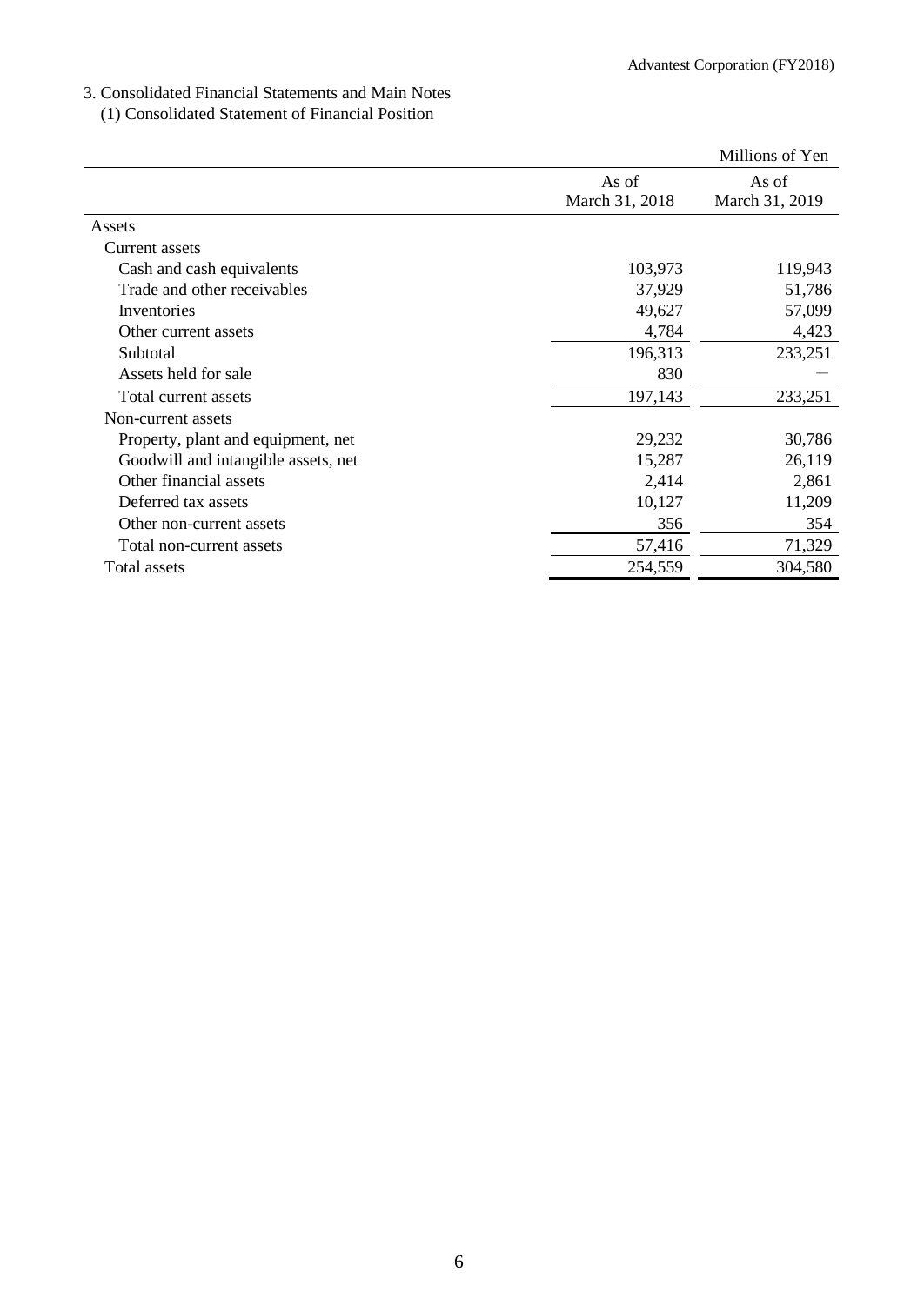|                                | <b>Advantest Corporation (FY2018)</b> |                 |  |
|--------------------------------|---------------------------------------|-----------------|--|
|                                |                                       | Millions of Yen |  |
|                                | As of                                 | As of           |  |
|                                | March 31, 2018                        | March 31, 2019  |  |
| Liabilities and Equity         |                                       |                 |  |
| Liabilities                    |                                       |                 |  |
| <b>Current liabilities</b>     |                                       |                 |  |
| Trade and other payables       | 43,258                                | 43,942          |  |
| <b>Bonds</b>                   | 29,872                                |                 |  |
| Income tax payables            | 4,247                                 | 8,650           |  |
| Provisions                     | 3,042                                 | 2,886           |  |
| Other financial liabilities    | 554                                   | 905             |  |
| Other current liabilities      | 6,224                                 | 6,465           |  |
| Total current liabilities      | 87,197                                | 62,848          |  |
| Non-current liabilities        |                                       |                 |  |
| Retirement benefit liabilities | 40,353                                | 37,528          |  |
| Deferred tax liabilities       | 1,099                                 | 1,680           |  |
| Other non-current liabilities  | 1,300                                 | 3,793           |  |
| Total non-current liabilities  | 42,752                                | 43,001          |  |
| <b>Total liabilities</b>       | 129,949                               | 105,849         |  |
| Equity                         |                                       |                 |  |
| Share capital                  | 32,363                                | 32,363          |  |
| Share premium                  | 43,466                                | 43,018          |  |
| Treasury shares                | (77, 724)                             | (6,262)         |  |
| Retained earnings              | 125,204                               | 125,927         |  |
| Other components of equity     | 1,301                                 | 3,685           |  |
| Total equity attributable to   |                                       |                 |  |
| owners of the parent           | 124,610                               | 198,731         |  |
| Total equity                   | 124,610                               | 198,731         |  |
| Total liabilities and equity   | 254,559                               | 304,580         |  |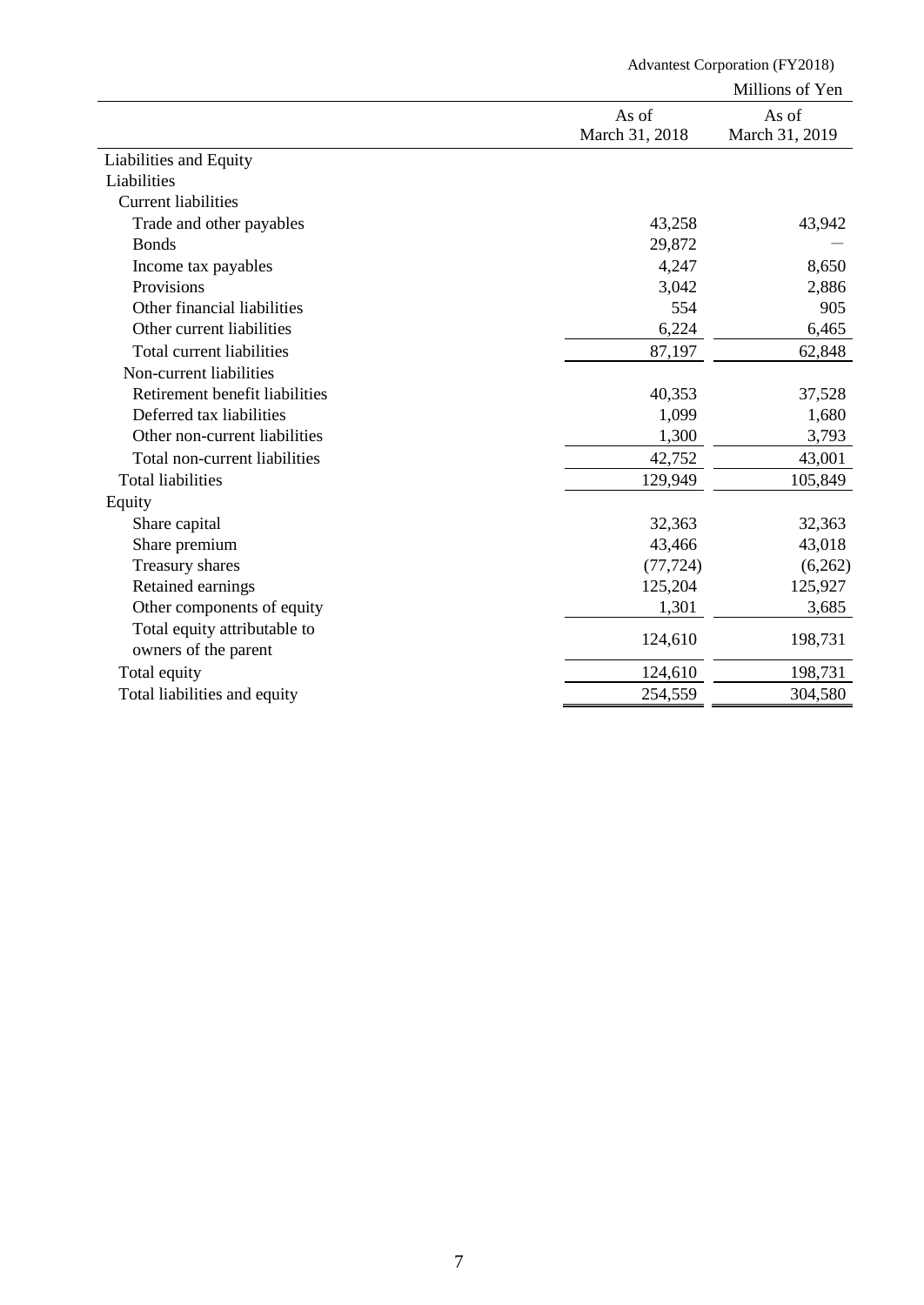# (2) Consolidated Statement of Profit or Loss and Consolidated Statement of Comprehensive Income

# Consolidated Statement of Profit or Loss

|                                                 |                                     | Millions of Yen                     |
|-------------------------------------------------|-------------------------------------|-------------------------------------|
|                                                 | Fiscal year ended<br>March 31, 2018 | Fiscal year ended<br>March 31, 2019 |
| Net sales                                       | 207,223                             | 282,456                             |
| Cost of sales                                   | (100, 635)                          | (128, 417)                          |
| Gross profit                                    | 106,588                             | 154,039                             |
| Selling, general and<br>administrative expenses | (82, 645)                           | (93,100)                            |
| Other income                                    | 621                                 | 3,818                               |
| Other expenses                                  | (77)                                | (95)                                |
| Operating income                                | 24,487                              | 64,662                              |
| Financial income                                | 975                                 | 1,626                               |
| Financial expenses                              | (1,180)                             | (77)                                |
| Income before income taxes                      | 24,282                              | 66,211                              |
| Income taxes                                    | (6,179)                             | (9,218)                             |
| Net income                                      | 18,103                              | 56,993                              |
| Net income attributable to:                     |                                     |                                     |
| Owners of the parent                            | 18,103                              | 56,993                              |
| Earnings per share:                             |                                     | Yen                                 |
| <b>Basic</b>                                    | 101.94                              | 302.35                              |
| Diluted                                         | 92.69                               | 287.37                              |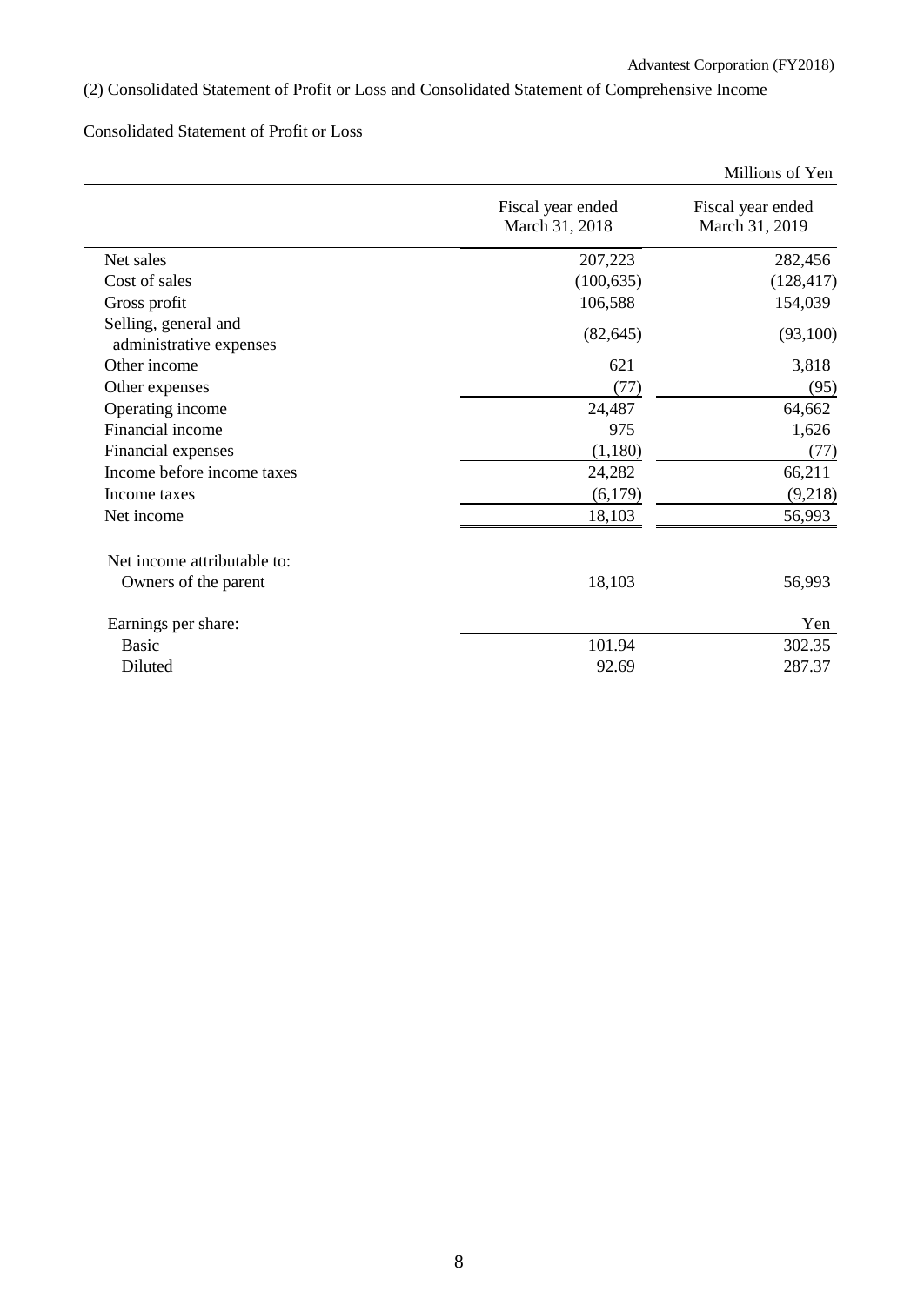# Consolidated Statement of Comprehensive Income

|                                                                  |                                     | Millions of Yen                     |
|------------------------------------------------------------------|-------------------------------------|-------------------------------------|
|                                                                  | Fiscal year ended<br>March 31, 2018 | Fiscal year ended<br>March 31, 2019 |
| Net income                                                       | 18,103                              | 56,993                              |
| Other comprehensive income (loss), net of tax                    |                                     |                                     |
| Items that will not be reclassified to profit or loss            |                                     |                                     |
| Remeasurements of defined benefit pension plan                   | 1,024                               | (2,732)                             |
| Net change in fair value measurements of equity instruments      |                                     | 175                                 |
| at fair value through other comprehensive income                 |                                     |                                     |
| Items that may be subsequently reclassified to profit or loss    |                                     |                                     |
| Exchange differences on translation of foreign operations        | (3,257)                             | 2,209                               |
| Net change in fair values of available-for-sale financial assets | (640)                               |                                     |
| Total other comprehensive income (loss)                          | (2, 873)                            | (348)                               |
| Total comprehensive income for the year                          | 15,230                              | 56,645                              |
| Comprehensive income attributable to:                            |                                     |                                     |
| Owners of the parent                                             | 15,230                              | 56,645                              |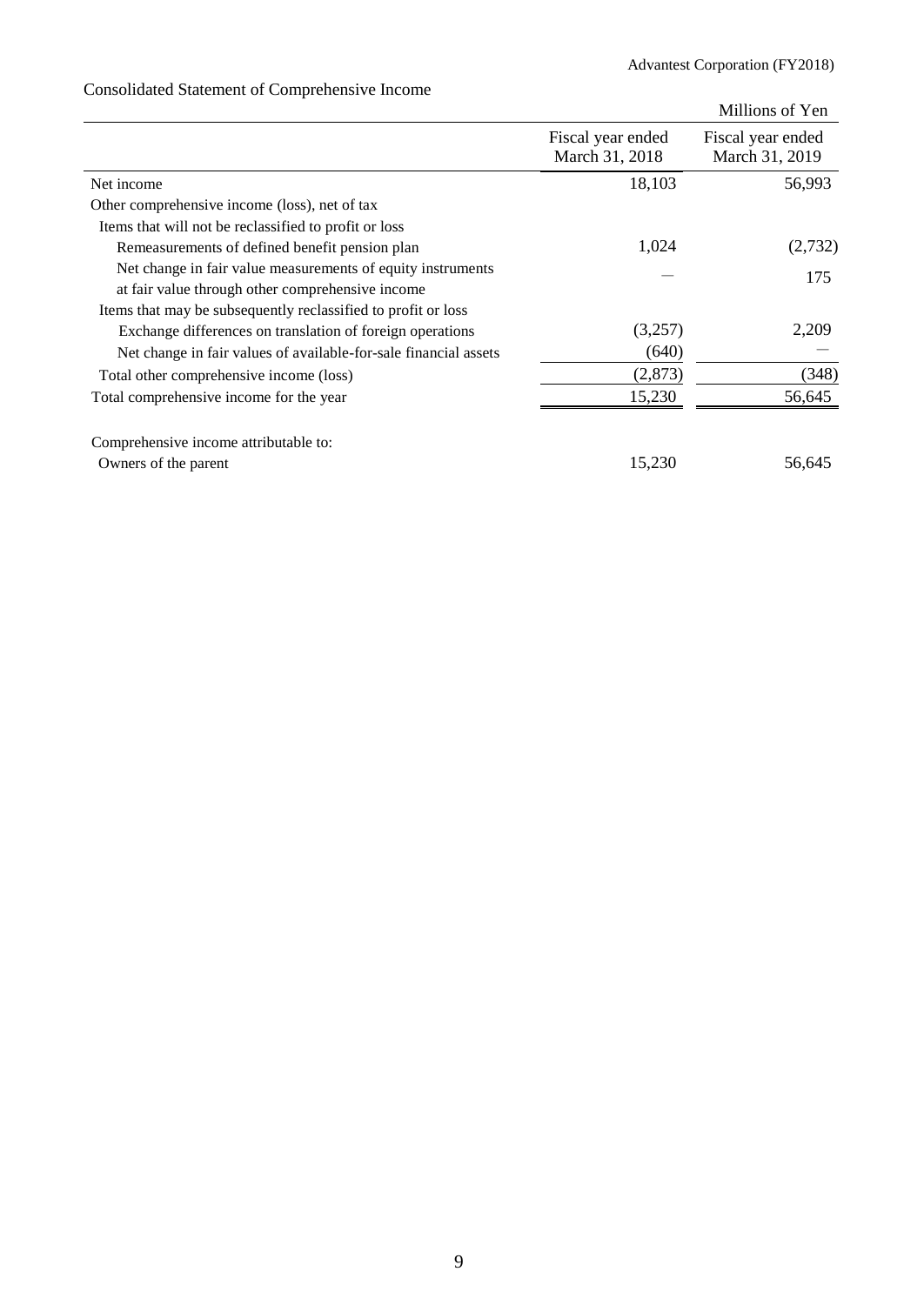# (3) Consolidated Statement of Changes in Equity

| Equity attributable to owners of the parent<br>Other<br>Share<br><b>Share</b><br>Retained<br>Treasury<br>Total<br>components<br>Total<br>premium<br>earnings<br>capital<br>shares<br>Equity<br>of equity<br>109,517<br>109,517<br>32,363<br>44,319<br>(86,039)<br>113,676<br>Balance as of April 1, 2017<br>5,198<br>18,103<br>18,103<br>Net income<br>18,103<br>Other comprehensive income<br>(2,873)<br>(2,873)<br>(2,873)<br>(loss), net of tax<br>Total comprehensive income for<br>18,103<br>(2,873)<br>15,230<br>15,230<br>the year<br>Purchase of treasury shares<br>(2)<br>(2)<br>(2)<br>Disposal of treasury shares<br>3,487<br>(950)<br>8,317<br>(3,880)<br>3,487<br><b>Dividends</b><br>(3,719)<br>(3,719)<br>(3,719)<br>85<br>Share-based payments<br>85<br>85<br>12<br>Other<br>12<br>12<br>Transfer from other components<br>1,024<br>(1,024)<br>of equity to retained earnings<br>Total transactions with the<br>(853)<br>8,315<br>(137)<br>(6,575)<br>(1,024)<br>(137)<br>owners<br>32,363<br>Balance as of March 31, 2018<br>43,466<br>(77, 724)<br>125,204<br>1,301<br>124,610<br>124,610<br>Impact of change in accounting<br>788<br>788<br>788<br>policy<br>Beginning balance as of<br>32,363<br>43,466<br>1,301<br>(77, 724)<br>125,992<br>125,398<br>125,398<br>April 1, 2018 (restated)<br>Net income<br>56,993<br>56,993<br>56,993<br>Other comprehensive income<br>(348)<br>(348)<br>(348)<br>(loss), net of tax<br>Total comprehensive income for<br>56,993<br>(348)<br>56,645<br>56,645<br>the year<br>Purchase of treasury shares<br>(738)<br>(738)<br>(738)<br>Disposal of treasury shares<br>(211)<br>2,203<br>805<br>805<br>(1,187)<br>Conversion of convertible bonds<br>(717)<br>69,997<br>(39, 333)<br>29,947<br>29,947<br>Dividends<br>(13,806)<br>(13,806)<br>(13,806)<br>470<br>470<br>Share-based payments<br>470<br>Other<br>10<br>10<br>10<br>Transfer from other components<br>(2,732)<br>2,732<br>of equity to retained earnings<br>Total transactions with the<br>(448)<br>71,462<br>(57,058)<br>2,732<br>16,688<br>16,688<br>owners<br>Balance as of March 31, 2019<br>32,363<br>43,018<br>125,927<br>198,731<br>198,731<br>(6,262)<br>3,685 |  |  |  | Millions of Yen |
|------------------------------------------------------------------------------------------------------------------------------------------------------------------------------------------------------------------------------------------------------------------------------------------------------------------------------------------------------------------------------------------------------------------------------------------------------------------------------------------------------------------------------------------------------------------------------------------------------------------------------------------------------------------------------------------------------------------------------------------------------------------------------------------------------------------------------------------------------------------------------------------------------------------------------------------------------------------------------------------------------------------------------------------------------------------------------------------------------------------------------------------------------------------------------------------------------------------------------------------------------------------------------------------------------------------------------------------------------------------------------------------------------------------------------------------------------------------------------------------------------------------------------------------------------------------------------------------------------------------------------------------------------------------------------------------------------------------------------------------------------------------------------------------------------------------------------------------------------------------------------------------------------------------------------------------------------------------------------------------------------------------------------------------------------------------------------------------------------------------------------------------------------------------------------------------|--|--|--|-----------------|
|                                                                                                                                                                                                                                                                                                                                                                                                                                                                                                                                                                                                                                                                                                                                                                                                                                                                                                                                                                                                                                                                                                                                                                                                                                                                                                                                                                                                                                                                                                                                                                                                                                                                                                                                                                                                                                                                                                                                                                                                                                                                                                                                                                                          |  |  |  |                 |
|                                                                                                                                                                                                                                                                                                                                                                                                                                                                                                                                                                                                                                                                                                                                                                                                                                                                                                                                                                                                                                                                                                                                                                                                                                                                                                                                                                                                                                                                                                                                                                                                                                                                                                                                                                                                                                                                                                                                                                                                                                                                                                                                                                                          |  |  |  |                 |
|                                                                                                                                                                                                                                                                                                                                                                                                                                                                                                                                                                                                                                                                                                                                                                                                                                                                                                                                                                                                                                                                                                                                                                                                                                                                                                                                                                                                                                                                                                                                                                                                                                                                                                                                                                                                                                                                                                                                                                                                                                                                                                                                                                                          |  |  |  |                 |
|                                                                                                                                                                                                                                                                                                                                                                                                                                                                                                                                                                                                                                                                                                                                                                                                                                                                                                                                                                                                                                                                                                                                                                                                                                                                                                                                                                                                                                                                                                                                                                                                                                                                                                                                                                                                                                                                                                                                                                                                                                                                                                                                                                                          |  |  |  |                 |
|                                                                                                                                                                                                                                                                                                                                                                                                                                                                                                                                                                                                                                                                                                                                                                                                                                                                                                                                                                                                                                                                                                                                                                                                                                                                                                                                                                                                                                                                                                                                                                                                                                                                                                                                                                                                                                                                                                                                                                                                                                                                                                                                                                                          |  |  |  |                 |
|                                                                                                                                                                                                                                                                                                                                                                                                                                                                                                                                                                                                                                                                                                                                                                                                                                                                                                                                                                                                                                                                                                                                                                                                                                                                                                                                                                                                                                                                                                                                                                                                                                                                                                                                                                                                                                                                                                                                                                                                                                                                                                                                                                                          |  |  |  |                 |
|                                                                                                                                                                                                                                                                                                                                                                                                                                                                                                                                                                                                                                                                                                                                                                                                                                                                                                                                                                                                                                                                                                                                                                                                                                                                                                                                                                                                                                                                                                                                                                                                                                                                                                                                                                                                                                                                                                                                                                                                                                                                                                                                                                                          |  |  |  |                 |
|                                                                                                                                                                                                                                                                                                                                                                                                                                                                                                                                                                                                                                                                                                                                                                                                                                                                                                                                                                                                                                                                                                                                                                                                                                                                                                                                                                                                                                                                                                                                                                                                                                                                                                                                                                                                                                                                                                                                                                                                                                                                                                                                                                                          |  |  |  |                 |
|                                                                                                                                                                                                                                                                                                                                                                                                                                                                                                                                                                                                                                                                                                                                                                                                                                                                                                                                                                                                                                                                                                                                                                                                                                                                                                                                                                                                                                                                                                                                                                                                                                                                                                                                                                                                                                                                                                                                                                                                                                                                                                                                                                                          |  |  |  |                 |
|                                                                                                                                                                                                                                                                                                                                                                                                                                                                                                                                                                                                                                                                                                                                                                                                                                                                                                                                                                                                                                                                                                                                                                                                                                                                                                                                                                                                                                                                                                                                                                                                                                                                                                                                                                                                                                                                                                                                                                                                                                                                                                                                                                                          |  |  |  |                 |
|                                                                                                                                                                                                                                                                                                                                                                                                                                                                                                                                                                                                                                                                                                                                                                                                                                                                                                                                                                                                                                                                                                                                                                                                                                                                                                                                                                                                                                                                                                                                                                                                                                                                                                                                                                                                                                                                                                                                                                                                                                                                                                                                                                                          |  |  |  |                 |
|                                                                                                                                                                                                                                                                                                                                                                                                                                                                                                                                                                                                                                                                                                                                                                                                                                                                                                                                                                                                                                                                                                                                                                                                                                                                                                                                                                                                                                                                                                                                                                                                                                                                                                                                                                                                                                                                                                                                                                                                                                                                                                                                                                                          |  |  |  |                 |
|                                                                                                                                                                                                                                                                                                                                                                                                                                                                                                                                                                                                                                                                                                                                                                                                                                                                                                                                                                                                                                                                                                                                                                                                                                                                                                                                                                                                                                                                                                                                                                                                                                                                                                                                                                                                                                                                                                                                                                                                                                                                                                                                                                                          |  |  |  |                 |
|                                                                                                                                                                                                                                                                                                                                                                                                                                                                                                                                                                                                                                                                                                                                                                                                                                                                                                                                                                                                                                                                                                                                                                                                                                                                                                                                                                                                                                                                                                                                                                                                                                                                                                                                                                                                                                                                                                                                                                                                                                                                                                                                                                                          |  |  |  |                 |
|                                                                                                                                                                                                                                                                                                                                                                                                                                                                                                                                                                                                                                                                                                                                                                                                                                                                                                                                                                                                                                                                                                                                                                                                                                                                                                                                                                                                                                                                                                                                                                                                                                                                                                                                                                                                                                                                                                                                                                                                                                                                                                                                                                                          |  |  |  |                 |
|                                                                                                                                                                                                                                                                                                                                                                                                                                                                                                                                                                                                                                                                                                                                                                                                                                                                                                                                                                                                                                                                                                                                                                                                                                                                                                                                                                                                                                                                                                                                                                                                                                                                                                                                                                                                                                                                                                                                                                                                                                                                                                                                                                                          |  |  |  |                 |
|                                                                                                                                                                                                                                                                                                                                                                                                                                                                                                                                                                                                                                                                                                                                                                                                                                                                                                                                                                                                                                                                                                                                                                                                                                                                                                                                                                                                                                                                                                                                                                                                                                                                                                                                                                                                                                                                                                                                                                                                                                                                                                                                                                                          |  |  |  |                 |
|                                                                                                                                                                                                                                                                                                                                                                                                                                                                                                                                                                                                                                                                                                                                                                                                                                                                                                                                                                                                                                                                                                                                                                                                                                                                                                                                                                                                                                                                                                                                                                                                                                                                                                                                                                                                                                                                                                                                                                                                                                                                                                                                                                                          |  |  |  |                 |
|                                                                                                                                                                                                                                                                                                                                                                                                                                                                                                                                                                                                                                                                                                                                                                                                                                                                                                                                                                                                                                                                                                                                                                                                                                                                                                                                                                                                                                                                                                                                                                                                                                                                                                                                                                                                                                                                                                                                                                                                                                                                                                                                                                                          |  |  |  |                 |
|                                                                                                                                                                                                                                                                                                                                                                                                                                                                                                                                                                                                                                                                                                                                                                                                                                                                                                                                                                                                                                                                                                                                                                                                                                                                                                                                                                                                                                                                                                                                                                                                                                                                                                                                                                                                                                                                                                                                                                                                                                                                                                                                                                                          |  |  |  |                 |
|                                                                                                                                                                                                                                                                                                                                                                                                                                                                                                                                                                                                                                                                                                                                                                                                                                                                                                                                                                                                                                                                                                                                                                                                                                                                                                                                                                                                                                                                                                                                                                                                                                                                                                                                                                                                                                                                                                                                                                                                                                                                                                                                                                                          |  |  |  |                 |
|                                                                                                                                                                                                                                                                                                                                                                                                                                                                                                                                                                                                                                                                                                                                                                                                                                                                                                                                                                                                                                                                                                                                                                                                                                                                                                                                                                                                                                                                                                                                                                                                                                                                                                                                                                                                                                                                                                                                                                                                                                                                                                                                                                                          |  |  |  |                 |
|                                                                                                                                                                                                                                                                                                                                                                                                                                                                                                                                                                                                                                                                                                                                                                                                                                                                                                                                                                                                                                                                                                                                                                                                                                                                                                                                                                                                                                                                                                                                                                                                                                                                                                                                                                                                                                                                                                                                                                                                                                                                                                                                                                                          |  |  |  |                 |
|                                                                                                                                                                                                                                                                                                                                                                                                                                                                                                                                                                                                                                                                                                                                                                                                                                                                                                                                                                                                                                                                                                                                                                                                                                                                                                                                                                                                                                                                                                                                                                                                                                                                                                                                                                                                                                                                                                                                                                                                                                                                                                                                                                                          |  |  |  |                 |
|                                                                                                                                                                                                                                                                                                                                                                                                                                                                                                                                                                                                                                                                                                                                                                                                                                                                                                                                                                                                                                                                                                                                                                                                                                                                                                                                                                                                                                                                                                                                                                                                                                                                                                                                                                                                                                                                                                                                                                                                                                                                                                                                                                                          |  |  |  |                 |
|                                                                                                                                                                                                                                                                                                                                                                                                                                                                                                                                                                                                                                                                                                                                                                                                                                                                                                                                                                                                                                                                                                                                                                                                                                                                                                                                                                                                                                                                                                                                                                                                                                                                                                                                                                                                                                                                                                                                                                                                                                                                                                                                                                                          |  |  |  |                 |
|                                                                                                                                                                                                                                                                                                                                                                                                                                                                                                                                                                                                                                                                                                                                                                                                                                                                                                                                                                                                                                                                                                                                                                                                                                                                                                                                                                                                                                                                                                                                                                                                                                                                                                                                                                                                                                                                                                                                                                                                                                                                                                                                                                                          |  |  |  |                 |
|                                                                                                                                                                                                                                                                                                                                                                                                                                                                                                                                                                                                                                                                                                                                                                                                                                                                                                                                                                                                                                                                                                                                                                                                                                                                                                                                                                                                                                                                                                                                                                                                                                                                                                                                                                                                                                                                                                                                                                                                                                                                                                                                                                                          |  |  |  |                 |
|                                                                                                                                                                                                                                                                                                                                                                                                                                                                                                                                                                                                                                                                                                                                                                                                                                                                                                                                                                                                                                                                                                                                                                                                                                                                                                                                                                                                                                                                                                                                                                                                                                                                                                                                                                                                                                                                                                                                                                                                                                                                                                                                                                                          |  |  |  |                 |
|                                                                                                                                                                                                                                                                                                                                                                                                                                                                                                                                                                                                                                                                                                                                                                                                                                                                                                                                                                                                                                                                                                                                                                                                                                                                                                                                                                                                                                                                                                                                                                                                                                                                                                                                                                                                                                                                                                                                                                                                                                                                                                                                                                                          |  |  |  |                 |
|                                                                                                                                                                                                                                                                                                                                                                                                                                                                                                                                                                                                                                                                                                                                                                                                                                                                                                                                                                                                                                                                                                                                                                                                                                                                                                                                                                                                                                                                                                                                                                                                                                                                                                                                                                                                                                                                                                                                                                                                                                                                                                                                                                                          |  |  |  |                 |
|                                                                                                                                                                                                                                                                                                                                                                                                                                                                                                                                                                                                                                                                                                                                                                                                                                                                                                                                                                                                                                                                                                                                                                                                                                                                                                                                                                                                                                                                                                                                                                                                                                                                                                                                                                                                                                                                                                                                                                                                                                                                                                                                                                                          |  |  |  |                 |
|                                                                                                                                                                                                                                                                                                                                                                                                                                                                                                                                                                                                                                                                                                                                                                                                                                                                                                                                                                                                                                                                                                                                                                                                                                                                                                                                                                                                                                                                                                                                                                                                                                                                                                                                                                                                                                                                                                                                                                                                                                                                                                                                                                                          |  |  |  |                 |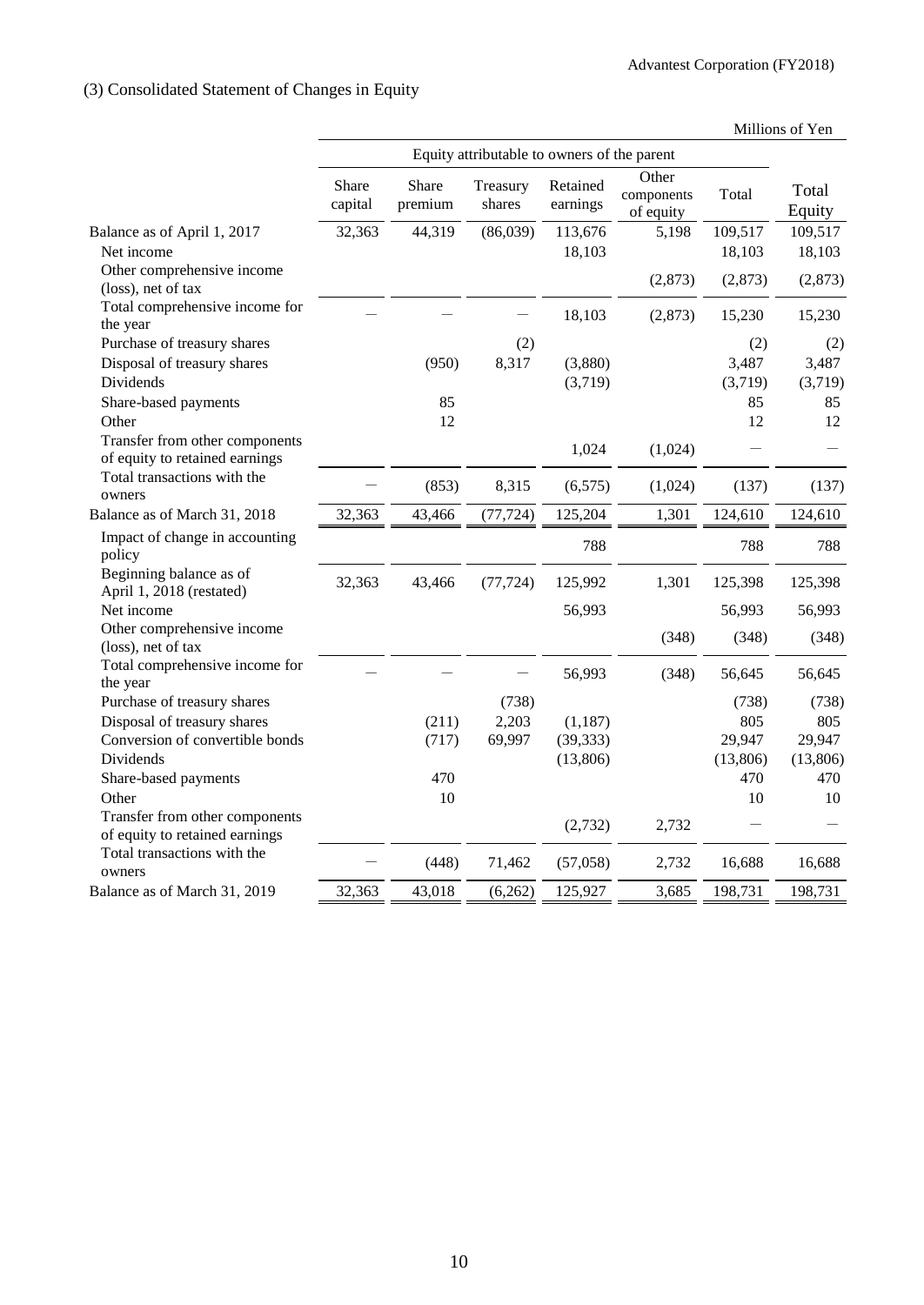(4)Consolidated Statement of Cash Flows

|                                                                  |                                     | Millions of Yen                     |
|------------------------------------------------------------------|-------------------------------------|-------------------------------------|
|                                                                  | Fiscal year ended<br>March 31, 2018 | Fiscal year ended<br>March 31, 2019 |
| Cash flows from operating activities:                            |                                     |                                     |
| Income before income taxes                                       | 24,282                              | 66,211                              |
| Adjustments to reconcile income before income taxes              |                                     |                                     |
| to net cash provided by (used in) operating activities:          |                                     |                                     |
| Depreciation and amortization                                    | 5,024                               | 4,967                               |
| Shared-based payment expense                                     | 85                                  | 481                                 |
| Gain on sales of available-for-sale financial assets             | (519)                               |                                     |
| Changes in assets and liabilities:                               |                                     |                                     |
| Trade and other receivables                                      | (5,937)                             | (14, 130)                           |
| Inventories                                                      | (10, 479)                           | (6,901)                             |
| Trade and other payables                                         | 14,486                              | 632                                 |
| Warranty provisions                                              | 1,400                               | (155)                               |
| Retirement benefit liabilities                                   | 1,553                               | (4,828)                             |
| Other                                                            | 1,233                               | 2,255                               |
| Subtotal                                                         | 31,128                              | 48,532                              |
| Interest and dividends received                                  | 497                                 | 1,007                               |
| Interest paid                                                    | (48)                                |                                     |
|                                                                  |                                     | (3)                                 |
| Income taxes paid                                                | (3,323)                             | (4,744)                             |
| Net cash provided by (used in) operating activities              | 28,254                              | 44,792                              |
| Cash flows from investing activities:                            |                                     |                                     |
| Proceeds from sale of available-for-sale financial assets        | 883                                 |                                     |
| Purchases of available-for-sale financial assets                 | (216)                               |                                     |
| Purchases of equity instruments                                  |                                     | (384)                               |
| Proceeds from sale of property, plant and equipment              | 1,882                               | 1,927                               |
| Purchases of property, plant and equipment                       | (4,121)                             | (5,891)                             |
| Purchases of intangible assets                                   | (607)                               | (512)                               |
| Payments for acquisition of business                             |                                     | (11,098)                            |
| Other                                                            | (150)                               | 43                                  |
| Net cash provided by (used in) investing activities              | (2,329)                             | (15, 915)                           |
| Cash flows from financing activities:                            |                                     |                                     |
| Proceeds from disposal of treasury shares                        | 3,493                               | 805                                 |
| Purchases of treasury shares                                     | (2)                                 | (738)                               |
| Redemption of bonds                                              | (15,000)                            |                                     |
| Dividends paid                                                   | (3,718)                             | (13,786)                            |
| Other                                                            | (10)                                | (5)                                 |
| Net cash provided by (used in) financing activities              | (15,237)                            | (13, 724)                           |
| Net effect of exchange rate changes on cash and cash equivalents | (2,039)                             | 817                                 |
| Net change in cash and cash equivalents                          | 8,649                               | 15,970                              |
| Cash and cash equivalents at the beginning of year               | 95,324                              | 103,973                             |
| Cash and cash equivalents at the end of year                     | 103,973                             | 119,943                             |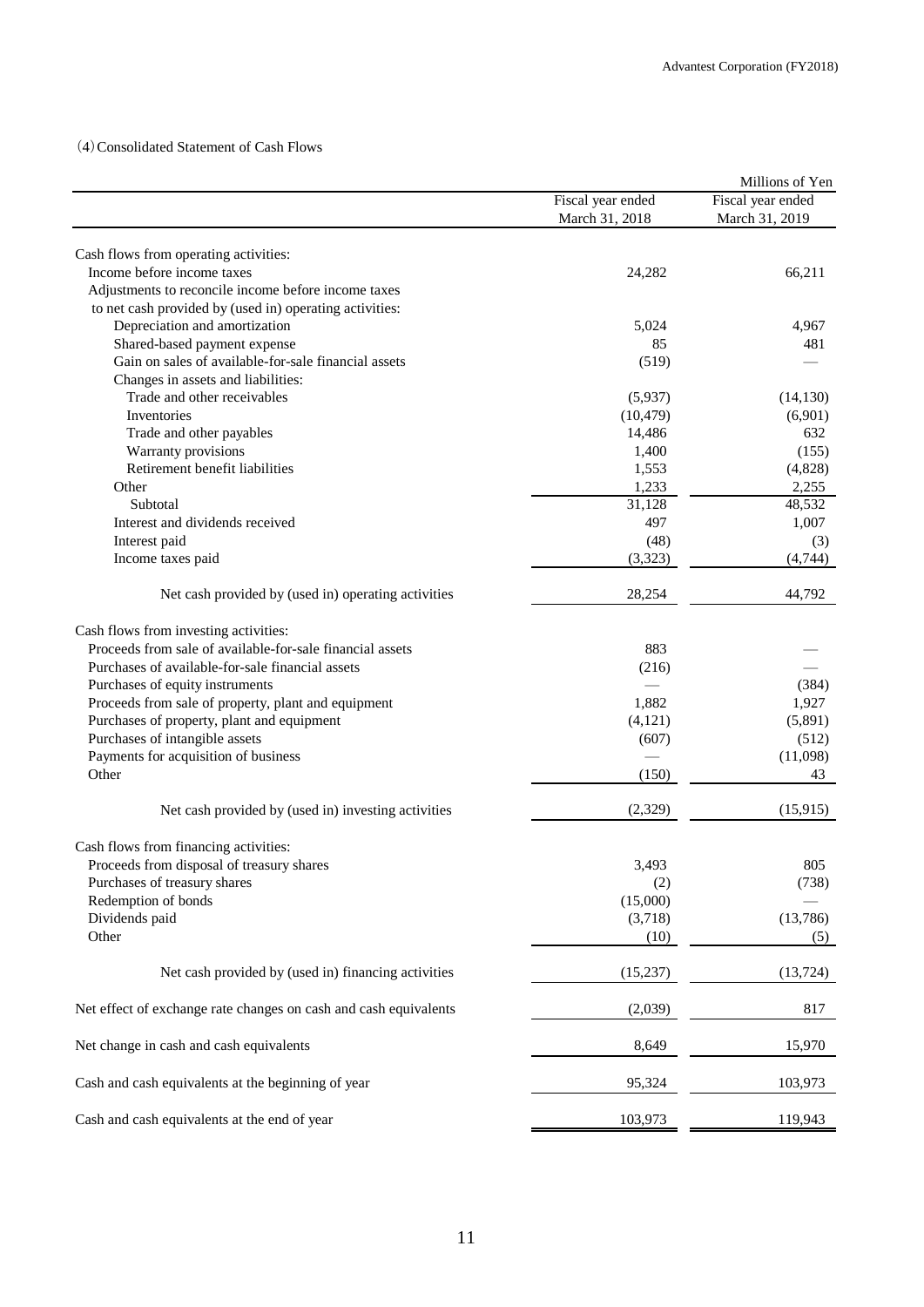(5) Notes to the Consolidated Financial Statements

(Notes on Going Concern): None

(Changes in Accounting Policies)

### IFRS 9: Financial Instruments

Advantest adopted IFRS 9 Financial Instruments from the fiscal year ended March 31, 2019. This new standard is the replacement of IAS 39 Financial Instruments: Recognition and Measurement. This standard addresses the classification and measurement (including impairment) of financial instruments and introduces new rules for hedge accounting.

The adoption of the standard had a minor impact on Advantest consolidated results of operations and financial condition for the fiscal year ended March 31, 2019.

IFRS 15: Revenue from Contracts with Customers

Advantest adopted IFRS 15 Revenue from Contracts with Customers from the fiscal year ended March 31, 2019.

To apply IFRS 15, Advantest used the cumulative effect transition method which is recognizing the cumulative effect of applying the new standard at the beginning of the year of initial application.

In accordance with the adoption of IFRS 15, Advantest recognizes revenue based on the five-step model.

Step 1: Identify the contract(s) with a customer

Step 2: Identify the performance obligations (accounting treatment for goods or services separately)

Step 3: Determine the transaction price (amount of consideration)

Step 4: Allocate the transaction price to the performance obligations

Step 5: Recognize revenue when the entity satisfies a performance obligation

As a result of identifying the contracts with customers and the performance obligations in the contracts and calculating the value of the transactions based on the five-step model indicated above, revenue is recognized upon satisfaction of each performance obligation for those which product and installation are identified as a separate performance obligation compared to the revenue which had been recognized upon installation for the products which require installation based on the previous accounting standard. Consequently, the beginning balance of retained earnings for the fiscal year ended March 31, 2019 increased (Y) 1.1 billion.

Additionally, there is a difference in identifying a performance obligation for services in accordance with the new standard compared with the previous accounting standard. As a result, the beginning balance of retained earnings for the fiscal year ended March 31, 2019 decreased (Y) 0.3 billion.

Moreover, in the Consolidated Statement of Profit or Loss for the fiscal year ended March 31, 2019, net sales decreased approximately (Y) 1.3 billion.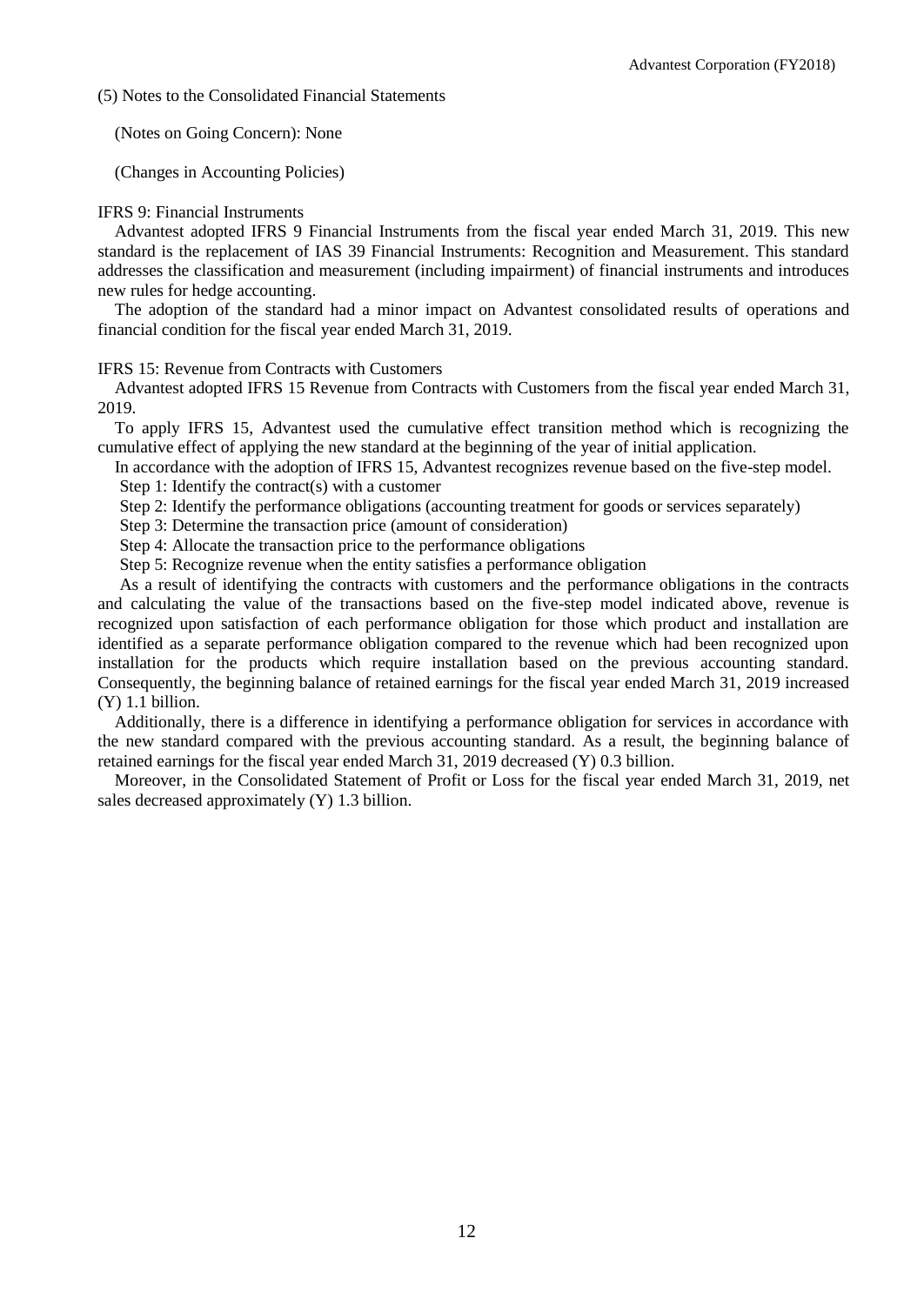### (Segment Information)

### 1. Operating Segment Information

Fiscal year ended March 31, 2018 Millions of Yen

|                                                                                               | Semiconductor<br>and Component<br><b>Test System</b><br><b>Business</b> | Mechatronics<br>System<br><b>Business</b> | Services,<br>Support and<br>Others | Elimination<br>and Corporate | Consolidated |
|-----------------------------------------------------------------------------------------------|-------------------------------------------------------------------------|-------------------------------------------|------------------------------------|------------------------------|--------------|
| Net sales                                                                                     |                                                                         |                                           |                                    |                              |              |
| Net sales to unaffiliated customers                                                           | 140,864                                                                 | 35,893                                    | 30,466                             |                              | 207,223      |
| Inter-segment sales                                                                           | 66                                                                      |                                           |                                    | (66)                         |              |
| Total                                                                                         | 140,930                                                                 | 35,893                                    | 30,466                             | (66)                         | 207,223      |
| Segment income (loss)<br>(operating income (loss) before<br>share-based compensation expense) | 28,917                                                                  | (2,738)                                   | 4,197                              | (5,804)                      | 24,572       |
| Adjustment:<br>Share-based compensation expense                                               |                                                                         |                                           |                                    |                              | (85)         |
| Operating income                                                                              |                                                                         |                                           |                                    |                              | 24,487       |
| Financial income                                                                              |                                                                         |                                           |                                    |                              | 975          |
| Financial expenses                                                                            |                                                                         |                                           |                                    |                              | (1,180)      |
| Income before income taxes                                                                    |                                                                         |                                           |                                    |                              | 24,282       |

#### Fiscal year ended March 31, 2019 Millions of Yen

|                                                                                               | Semiconductor<br>and Component<br><b>Test System</b><br><b>Business</b> | <b>Mechatronics</b><br>System<br><b>Business</b> | Services,<br>Support and<br>Others | Elimination<br>and Corporate | Consolidated |
|-----------------------------------------------------------------------------------------------|-------------------------------------------------------------------------|--------------------------------------------------|------------------------------------|------------------------------|--------------|
| Net sales                                                                                     |                                                                         |                                                  |                                    |                              |              |
| Net sales to unaffiliated customers                                                           | 211,713                                                                 | 39,229                                           | 31,514                             |                              | 282,456      |
| Inter-segment sales                                                                           | 4                                                                       |                                                  |                                    | (4)                          |              |
| Total                                                                                         | 211,717                                                                 | 39,229                                           | 31,514                             | (4)                          | 282,456      |
| Segment income (loss)<br>(operating income (loss) before<br>share-based compensation expense) | 65,058                                                                  | (712)                                            | 4,242                              | (3, 445)                     | 65,143       |
| Adjustment:<br>Share-based compensation expense                                               |                                                                         |                                                  |                                    |                              | (481)        |
| Operating income                                                                              |                                                                         |                                                  |                                    |                              | 64,662       |
| Financial income                                                                              |                                                                         |                                                  |                                    |                              | 1,626        |
| Financial expenses                                                                            |                                                                         |                                                  |                                    |                              | (77)         |
| Income before income taxes                                                                    |                                                                         |                                                  |                                    |                              | 66,211       |

(Notes)

- 1. Advantest uses the operating income (loss) before share-based compensation expense for management's analysis of business segment results.
- 2. Share-based compensation expense represents expenses for stock options and performance-based stock remuneration expense.
- 3. Segment income (loss) is presented on the basis of operating income (loss) before share-based compensation expense.

4. Inter-segment sales are based on market prices.

5. Adjustments to segment income (loss) in Corporate principally represent corporate general and administrative expenses and research and development expenses related to fundamental research activities that are not allocated to operating segments. Moreover, due to the revision of post-employment benefits plan, (Y) 2,530 million income is included for the fiscal year ended March 31, 2019.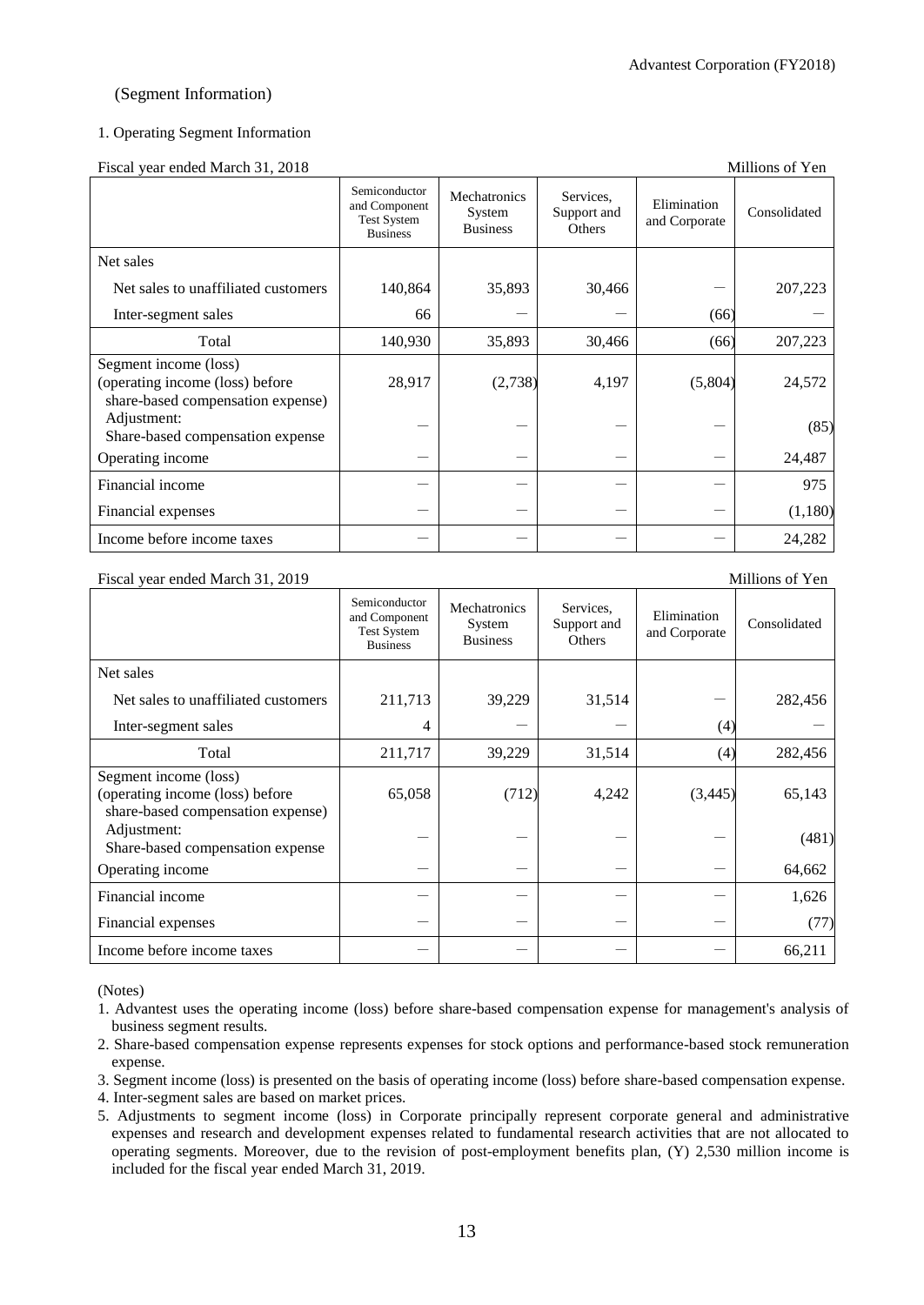## 2. Consolidated Net Sales by Geographical Areas

|          |                   | Millions of Yen   |
|----------|-------------------|-------------------|
|          | Fiscal year ended | Fiscal year ended |
|          | March 31, 2018    | March 31, 2019    |
|          |                   |                   |
| Japan    | 14,182            | 14,881            |
| Americas | 11,290            | 13,579            |
| Europe   | 7,689             | 7,124             |
| Asia     | 174,062           | 246,872           |
|          |                   |                   |
| Total    | 207,223           | 282,456           |

### (Notes)

1. Net sales to unaffiliated customers are based on the customer's location.

2. Each of the segment includes primarily the following countries or regions:

| (1) Americas | U.S.A., Brazil etc.                       |
|--------------|-------------------------------------------|
| $(2)$ Europe | Germany, France etc.                      |
| $(3)$ Asia   | Taiwan, South Korea, China, Malaysia etc. |

### (Per Share Information)

The basis of calculation of basic earnings per share and diluted earnings per share were as follows:

|                                                                                                                               | Fiscal year ended<br>March 31, 2018 | Fiscal year ended<br>March 31, 2019 |
|-------------------------------------------------------------------------------------------------------------------------------|-------------------------------------|-------------------------------------|
| Net income attributable to owners of the parent (Millions of<br>Yen)                                                          | 18,103                              | 56,993                              |
| Net income not attributable to owners of the parent<br>(Millions of Yen)                                                      |                                     |                                     |
| Net income to calculate basic earnings per share<br>(Millions of<br>Yen)                                                      | 18,103                              | 56,993                              |
| Dilutive effect of exercise of convertible bonds<br>(Millions of Yen)                                                         | 127                                 | 74                                  |
| Net income to calculate diluted earnings per share (Millions of<br>Yen)                                                       | 18,230                              | 57,067                              |
| Weighted average number of ordinary shares—basic                                                                              | 177,580,557                         | 188,501,951                         |
| Dilutive effect of stock options                                                                                              | 803,645                             | 450,684                             |
| Dilutive effect of convertible bonds                                                                                          | 18,304,961                          | 9,625,514                           |
| Dilutive effect of performance-based stock remuneration                                                                       |                                     | 9,078                               |
| Weighted average number of ordinary shares—diluted                                                                            | 196,689,163                         | 198,587,227                         |
| Basic earnings per share (Yen)                                                                                                | 101.94                              | 302.35                              |
| Diluted earnings per share (Yen)                                                                                              | 92.69                               | 287.37                              |
| Financial Instruments not included in the calculation of diluted<br>earnings per share because they have anti-dilutive effect | Certain stock options               | Certain stock options               |

(Significant Subsequent Events): None